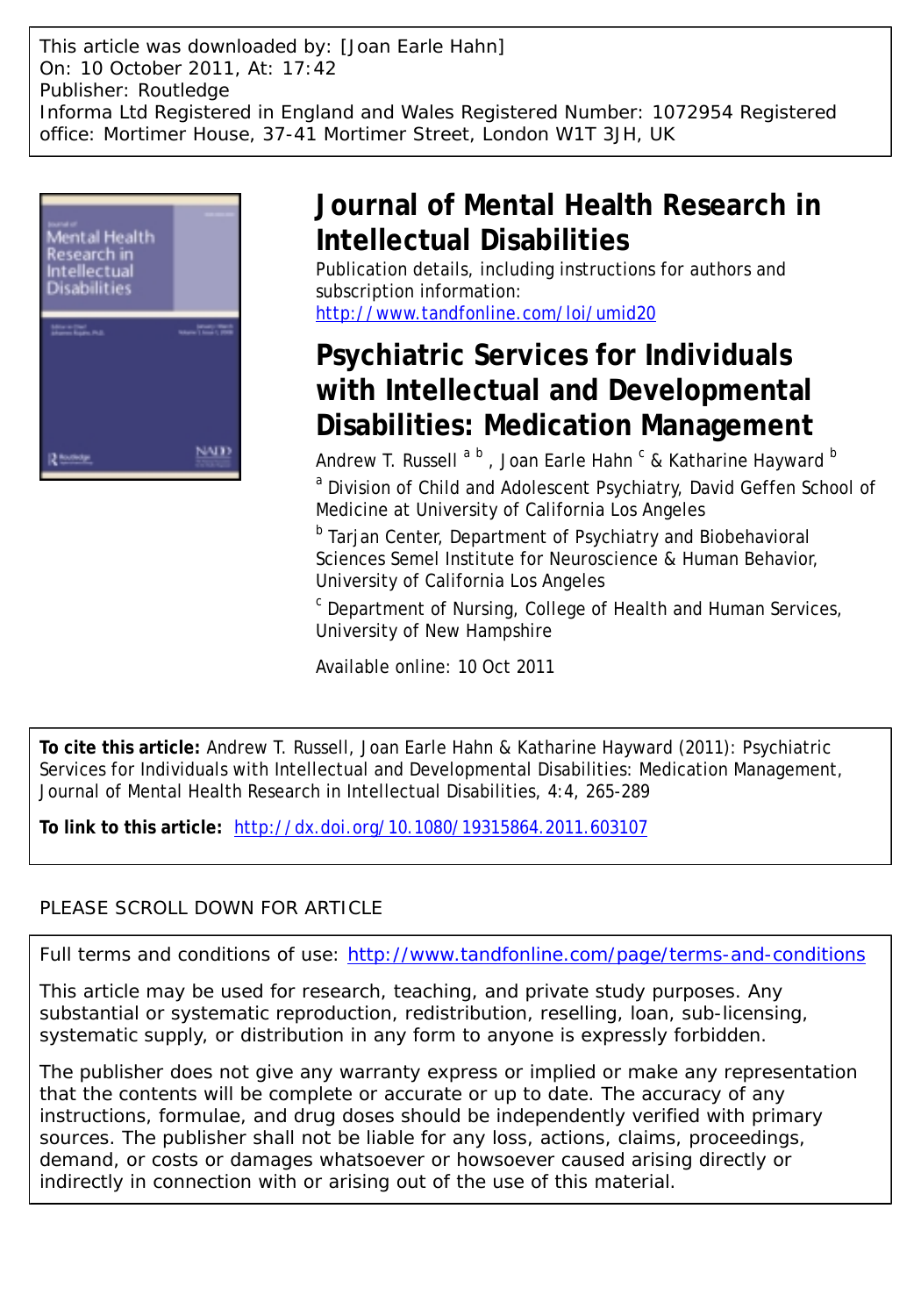*Journal of Mental Health Research in Intellectual Disabilities*, 4:265–289, 2011 Copyright © Taylor & Francis Group, LLC ISSN: 1931-5864 print/1931-5872 online DOI: 10.1080/19315864.2011.603107



## **Psychiatric Services for Individuals with Intellectual and Developmental Disabilities: Medication Management**

ANDREW T. RUSSELL

*Division of Child and Adolescent Psychiatry David Geffen School of Medicine at University of California Los Angeles Tarjan Center, Department of Psychiatry and Biobehavioral Sciences Semel Institute for Neuroscience & Human Behavior, University of California Los Angeles*

#### JOAN EARLE HAHN

*Department of Nursing, College of Health and Human Services University of New Hampshire*

#### KATHARINE HAYWARD

*Tarjan Center, Department of Psychiatry and Biobehavioral Sciences Semel Institute for Neuroscience & Human Behavior, University of California Los Angeles*

*The purpose of this study was to describe the medication management and treatment provided in a specialty outpatient psychiatry clinic for 198 community-residing children and adults with intellectual disability and other developmental disabilities (IDD) referred to the clinic and discharged between 1999 and 2008. Using a descriptive design, data from a retrospective chart audit were examined to explain medication management from referral to discharge. The audit tool collected data on demographic variables, reasons for referral, admission date, clinic appointments, discharge date, diagnoses, and medications. Data on diagnoses and medications were grouped according to categories of the 2000 American Psychiatric Association's DSM-IV-TR:* Diagnostic and Statistical Manual of Mental Disorders, *4th*

Address correspondence to Andrew T. Russell, University of California Los Angeles, Semel Institute for Neuroscience & Human Behavior, Department of Psychiatry and Biobehavioral Sciences, 760 Westwood Plaza, Room 48-240 B, Los Angeles, CA 90095–1759. E-mail: ARussell@mednet.ucla.edu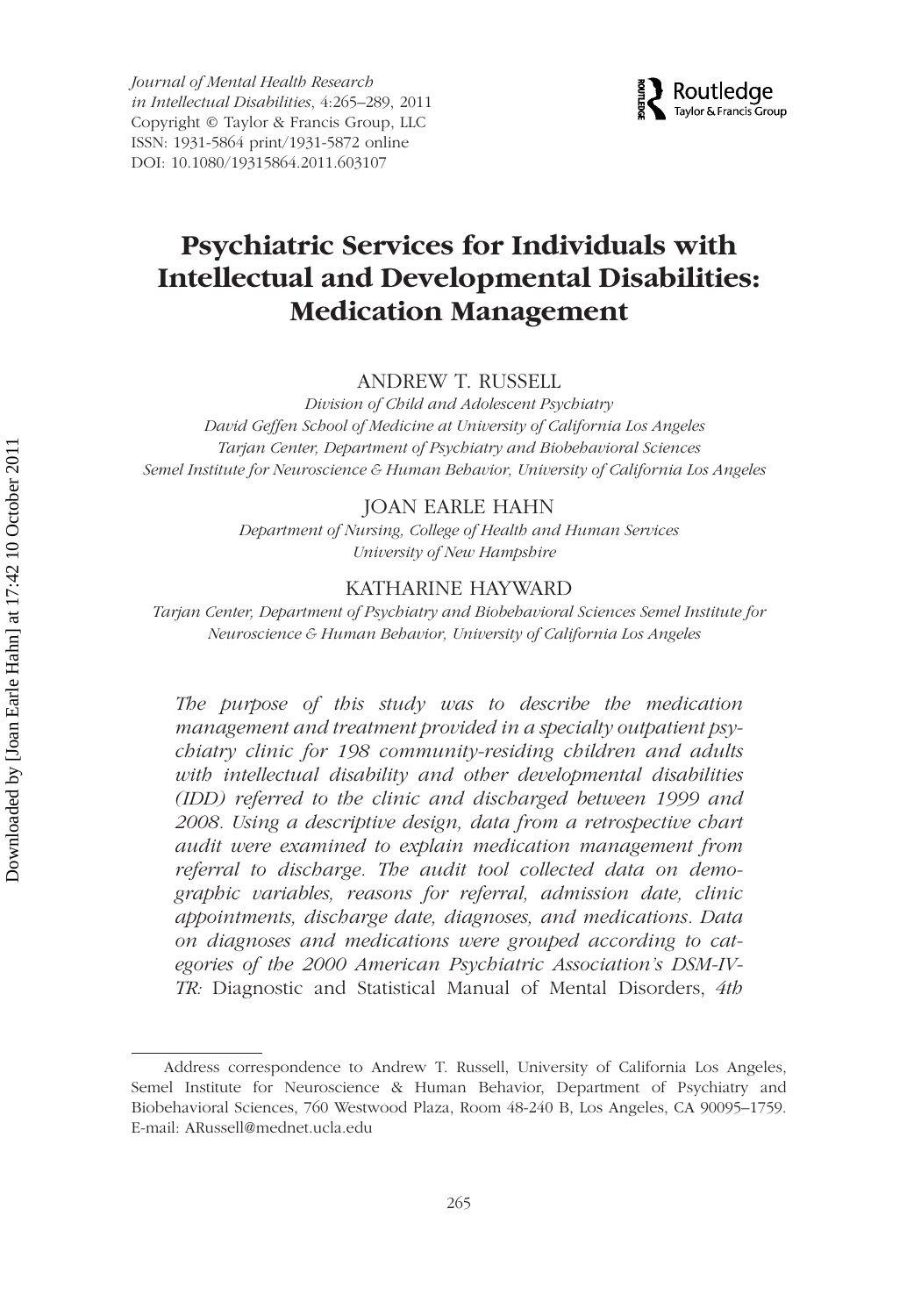*Edition, Text Revision diagnoses and medication classes, respectively. Data were analyzed using descriptive statistics, paired sample* t *tests, and Wilcoxon signed-rank tests. Interrater reliability was examined with Kappa values and correlation statistics. The study found that psychiatric care in the clinic led to a simplification of medication regimens. For individuals taking prescribed psychiatric medications at referral, psychiatric medication polypharmacy and same-class psychiatric medication polypharmacy were reduced by discharge. Modifications in the profile of medications prescribed generally reflected expert consensus guidelines. The overall findings suggest that this model of provision of specialized psychiatric outpatient services for individuals with IDD may be one approach to improve the quality of mental health care for this underserved population.*

*KEYWORDS developmental disabilities, intellectual disabilities, mental health, medication management, psychiatric diagnoses*

Persons with intellectual disability and other developmental disabilities (IDD) are at 3 to 5 times greater risk for psychiatric and behavioral disorders than the general population (Harris, 2006). This increased vulnerability to mental health problems has been found in children (Einfeld et al., 2006; Emerson & Hatton, 2007), adolescents (Einfeld et al., 2006), and adult populations (Cooper, Smiley, Morrison, Williamson, & Allan, 2007). Despite the recognized vulnerability of persons with IDD to psychiatric and behavioral disorders, access to and quality of health and mental health care for these individuals are inadequate at the national (Krahn, Hammond, & Turner, 2006; Krauss, Gulley, Sciegaj, & Wells, 2003; U.S. Department of Health and Human Services, 2002) and local levels where this study took place (Lewis, Lewis, Leake, King, & Lindemann, 2002). Despite the need, few community-based intervention models have been developed and disseminated to serve individuals with IDD and mental health needs (Balogh, Ouellette-Kuntz, Bourne, Lunsky, & Colantonio, 2008; Hackerman, Schmidt, Dyson, Hovermale, & Gallucci, 2006; McCabe, McGillivray, & Newton, 2006; Singh et al., 2002). We located only two reports describing specialty outpatient psychiatric clinic programs in the United States published in the last 10 years (Hackerman et al., 2006; P. Holden & Neff, 2000). As new models of service delivery are being developed to provide psychiatric services for persons with IDD, a clear need exists for evidence to support different models of psychiatric care (Chaplin, 2004). This article reports on a community-university partnership model aimed to improve the psychiatric care of children and adults with IDD.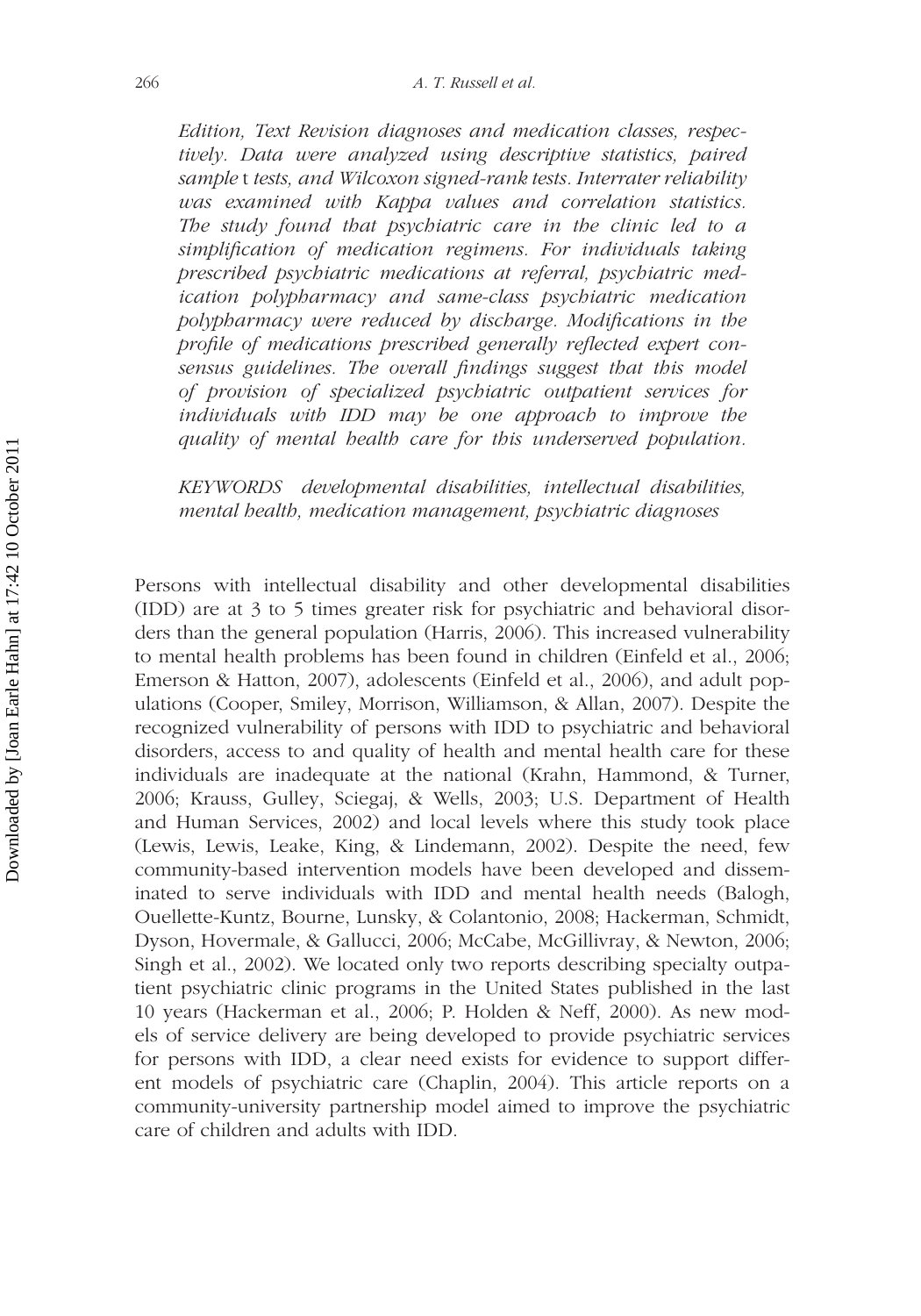#### PSYCHIATRIC MEDICATIONS

A key issue in examining the quality of mental health care for persons with IDD is the appropriateness and effectiveness of the use of psychiatric (psychotropic) medications. Although the use of psychiatric medications in the population with IDD is widespread across ages and settings—institutional, community, and home (B. Holden & Gitlesen, 2004; Matson & Neal, 2009; Olfson, Crystal, Huang, & Gerhard, 2010; Spreat, Conroy, & Fullerton, 2004) relatively limited efficacy data is available (Deb, Sohanpal, Soni, Lenotre, & Unwin, 2007; Sohanpal, Deb, Thomas, Soni, Lenotre, & Unwin, 2007; Ulzen & Powers, 2008). Concerns about the quality of medication practices in persons with IDD have been raised, including prescription without a corresponding psychiatric diagnosis or assessment (B. Holden & Gitlesen, 2004; Lewis et al., 2002), polypharmacy (B. Holden & Gitlesen, 2004), the overuse of antipsychotic medication for aggressive and disruptive behavior (Matson & Wilkins, 2008), and the lack of sufficient monitoring of side effects and drug-drug interactions (Correll, 2008b; Handen & Gilchrist, 2006).

These issues drove the development of expert consensus guidelines for the use of psychiatric medications in persons with IDD (Aman, Crismon, Frances, King, & Rojahn, 2004; Rush & Frances, 2000; Szymanski & King, 1999; Unwin & Deb, 2008). The guidelines share numerous recommendations, including, but not limited to

- 1. The careful assessment of symptoms and behavior leading to, if possible, a formal psychiatric diagnosis using established criteria (e.g., *DSM-IV-TR: Diagnostic and Statistical Manual of Mental Disorders,* 4th Edition, Text Revision [American Psychiatric Association, 2000]);
- 2. The use of evidence-based practices for medication management for that diagnosis once a psychiatric diagnosis is established;
- 3. Keeping medication regimens as simple as possible in situations where medication is indicated;
- 4. Avoiding polypharmacy; and
- 5. Preferential use of newer antipsychotic and antidepressant medications.

### DESCRIPTION OF THE SPECIALTY OUTPATIENT PSYCHIATRY CLINIC

In California, supports and services for people with IDD are organized through a system of local regional centers. After a health needs study identified the need to improve access to quality psychiatric services (Lewis et al., 2002), one regional center established a contractual partnership with a division of child and adolescent psychiatry and a University Center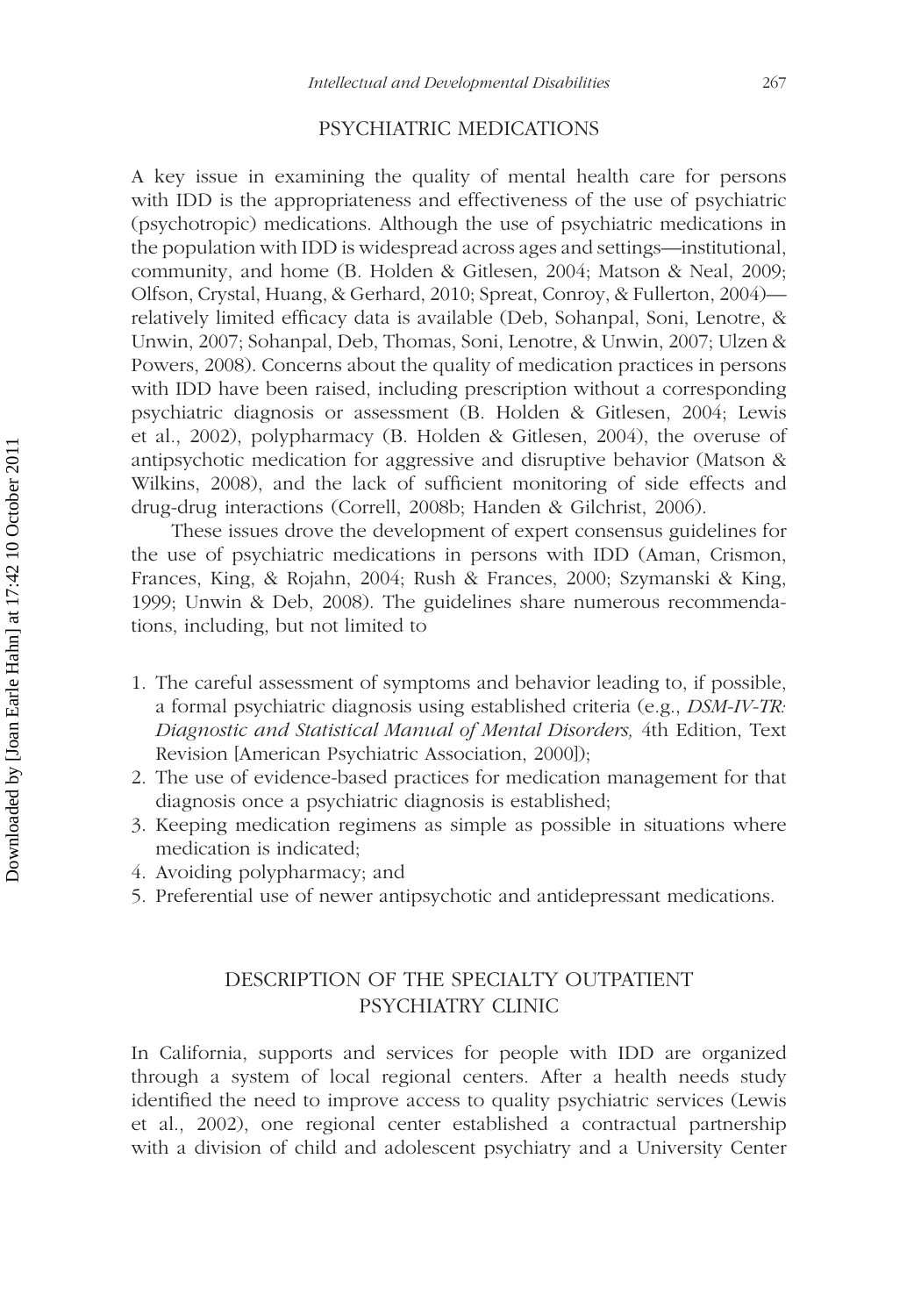for Excellence in Developmental Disabilities located in a large academic medical center. The contract provided for the establishment of an outpatient specialty psychiatric clinic to serve clients referred by the regional center who had complex mental/emotional needs or behavioral issues that were not being addressed appropriately in the community. All clients of the regional center were eligible for referral. By California statutory definition this includes individuals with a developmental disability occurring before the age of 18 in one or more of five categories: "mental retardation, cerebral palsy, epilepsy, and autism." This also includes "disabling conditions found to be closely related to mental retardation or to require treatment similar to that required for individuals with mental retardation" (California Welfare and Institutions Code, section 4512(a), 2011).

The regional center was the source of all referrals to the clinic. Typically, frontline service coordinators (case managers) collected information about a patient that was forwarded to a senior psychiatric nurse at the regional center, who further screened the information and determined whether the patient was appropriate for the clinic. The regional center referred patients who were demonstrating a pattern of escalating behavior, patients in crisis, patients whose medication appeared ineffective (after 3 months), or patients to whom multiple psychiatric medications were prescribed. Patients were also referred for a second opinion or when no suitable psychiatric services were available in the community.

Child and adolescent psychiatric faculty with experience and expertise concerning both children and adults with IDD, as well as psychopharmacology, staffed the clinic. Over the time period of the study, five child psychiatrists served as attending psychiatrists in the clinic. The tenure of the attending psychiatrists varied, typically lasting at least 1 year. The junior faculty who joined the clinic were previously trained and supervised by the more senior faculty and thus shared a common point of view concerning the treatment of individuals with intellectual disabilities. A regional center registered nurse with psychiatric training and experience coordinated the clinic and served as a liaison between the regional center and the team of clinic psychiatrists. The clinic psychiatrists and nurse-liaison coordinated patient care with other health professionals (e.g., behavior therapists, neurologists, primary care physicians) while patients were in clinic. The clinic aimed to provide comprehensive psychiatric assessment, diagnosis, and short-term treatment to both children and adults with referral back to community resources for ongoing care.

#### STUDY PURPOSE

The purpose of this article is to examine the impact of clinic assessment and treatment on the use of psychiatric medication regimens between initial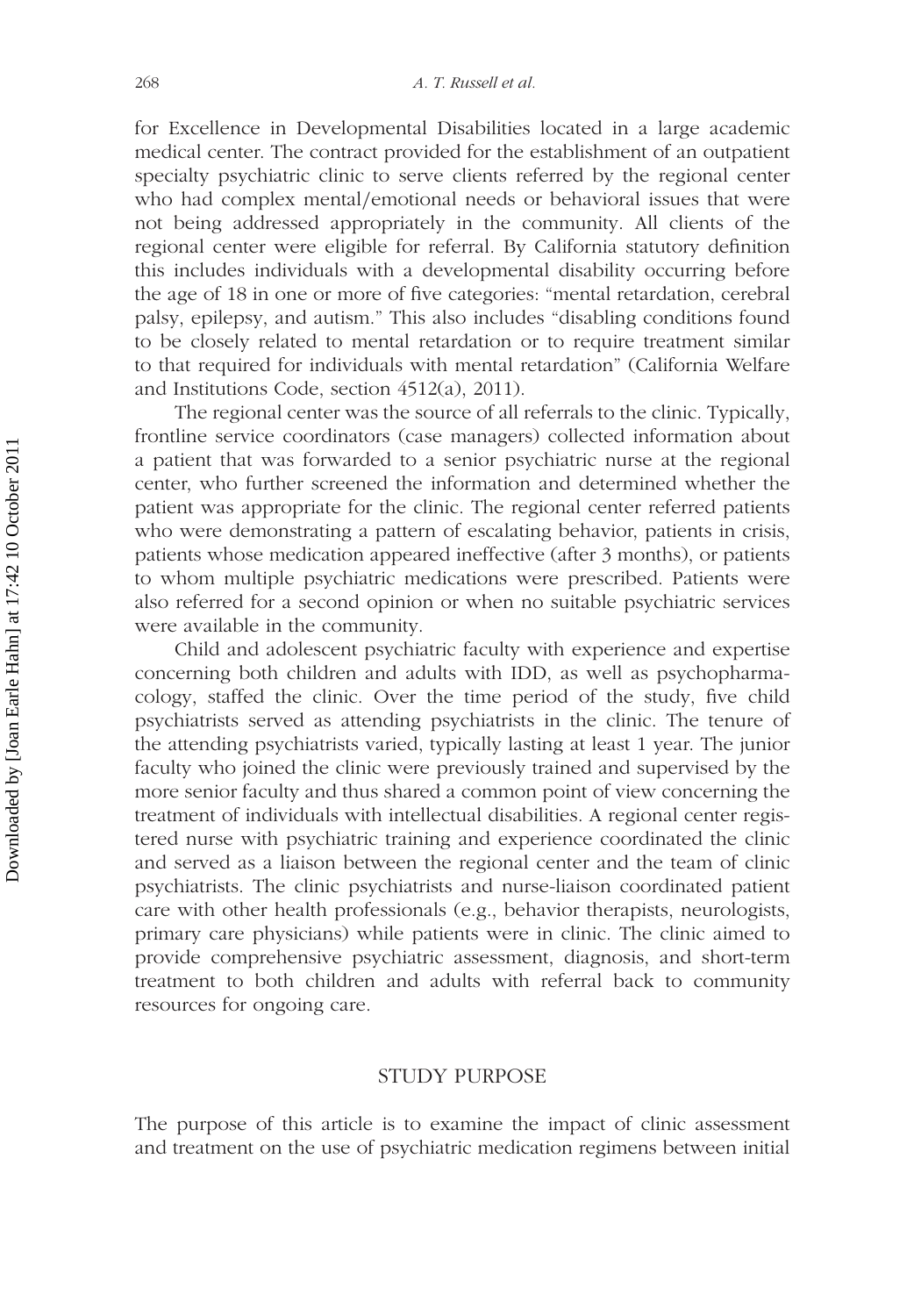referral and discharge. Reflecting the consensus guidelines cited earlier, we address the following research questions:

- 1. Did specialized psychiatric assessment and management lead to simplification of medication regimens from initial referral to discharge as manifested by
	- a. Reduction in total number of psychiatric medications prescribed;
	- b. Reduction in total psychiatric medication polypharmacy (two or more psychiatric medications); or
	- c. Reduction in same-class psychiatric polypharmacy (two or medications of the same class)?
- 2. Did care in the clinic lead to changes in medication use by medication class from referral to discharge?
- 3. Did changes in psychiatric medication use by medication class reflect the current consensus guidelines for the use of such medications in people with IDD? Specifically,
	- a. Was the use of first-generation antipsychotic medications reduced and second-generation antipsychotic medications prescribed more frequently;
	- b. Were Selective Serotonin Reuptake Inhibitor (SSRI) medications more frequently utilized compared with tricyclic antidepressants; and
	- c. Was the long-term use of benzodiazepines reduced?

#### **METHOD**

#### Procedure

This study employed a retrospective descriptive design using a chart audit tool to examine medical records of children and adults with IDD who attended a specialty psychiatric clinic. We received approval from respective university institutional review boards prior to conducting chart abstractions and analyses.

Two trained research assistants collected the data. Both research assistants had experience conducting research and working with persons with IDD. The medical records were generally of good quality. If a point of information was illegible to one abstractor, it was reviewed with an investigator. If both found it to be illegible, it was classified as missing data. Charts with significant limitations (e.g., a missing discharge summary) were excluded from the analysis. We conducted interrater reliability analysis using the Pearson correlation and the Kappa statistic to determine consistency among abstractors for demographic variables and medications by medication class. We determined 100% agreement between abstractors on all demographic variables (i.e., age, gender, adult status, ethnicity, residence, diagnosis of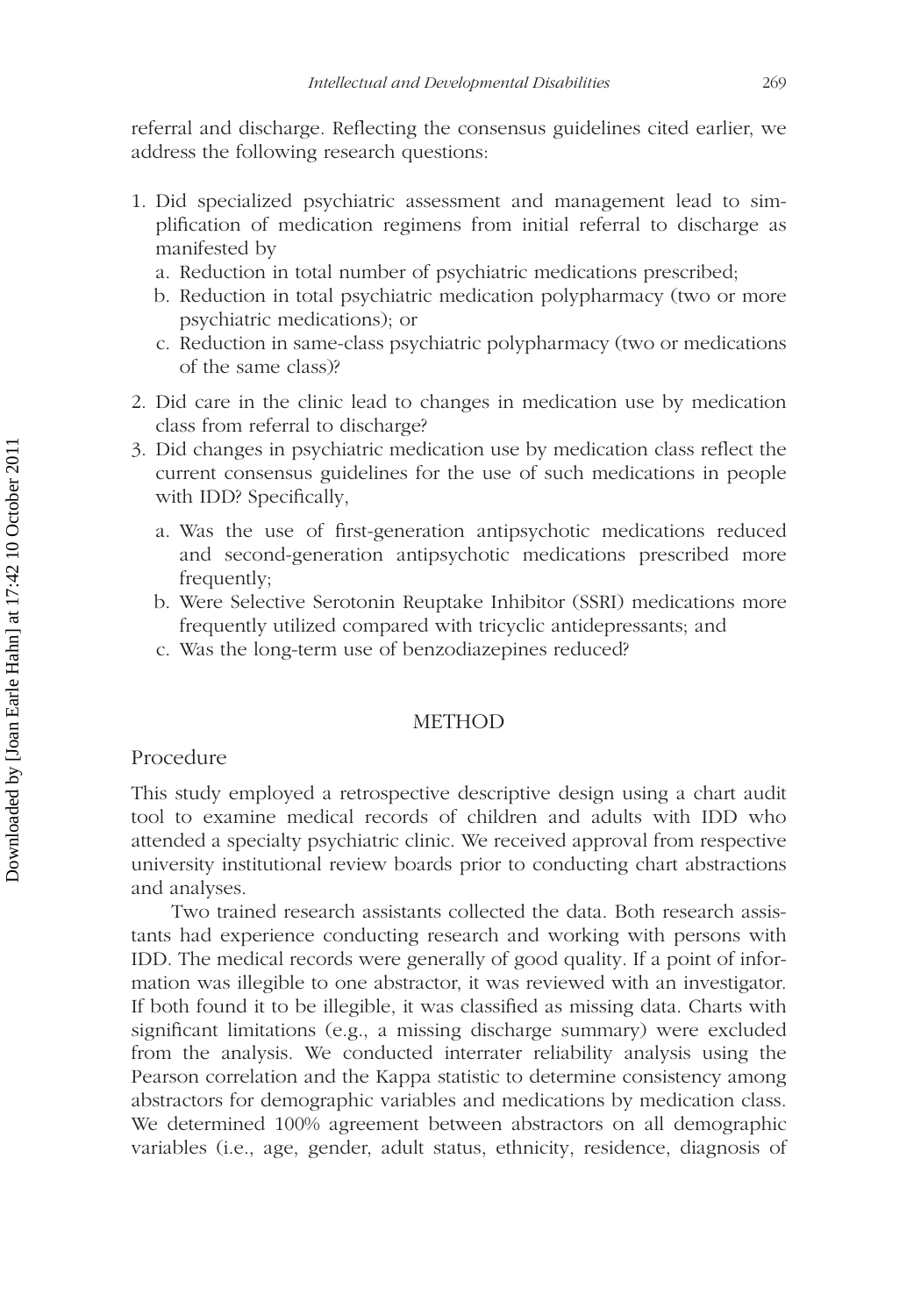intellectual disability [ID]). Kappa values for identification of medication (by class) were in the substantial (0.60 to 0.79) to almost perfect range (0.80 to 1.00) of agreement (Landis & Koch, 1977) with one exception. This Kappa statistic (0.44) for second-generation antipsychotic medications at time of referral showed moderate agreement (Landis & Koch, 1977). Despite the moderate Kappa rating, the raters achieved 87% agreement on this item. The low occurrence of this variable at time of referral in the reliability sample affected the Kappa statistic.

#### Measures

The authors created a chart abstraction tool to collect nonidentifiable demographic data, reasons for referral, admission date, clinic appointments, discharge date, and diagnoses and medications at three points in time (i.e., at referral, at initial evaluation, and at discharge). This article focuses on two time periods, initial referral and discharge, to assess changes in medication management over time.

#### Sample

Medical records were identified from a master list of patients who had been referred to the clinic by the regional center. Inclusion criteria were all patients referred to and enrolled in the clinic with an identified need for specialized psychiatric services from 1999 through January 2008 who had standard medical center records with documentation of evaluation and treatment while in the clinic. Exclusion criteria were absence or unavailability of the medical record and treatment that began prior to 1999.

Two hundred fifty-five individuals were admitted to the clinic between March 1999, when the clinic opened, and January 2008, when the study began. When the study was initiated, 198 had been discharged and 57 individuals remained in active treatment. The primary focus of this article is on the 198 patients who had been admitted to the outpatient specialty psychiatric clinic and who had been subsequently discharged. Of the 198 who had been discharged, 32 patients were admitted a second time and 4 admitted a third time to the clinic. Only data between the first admission and discharge were included in the analysis.

As can be seen from Table 1, the majority of patients were male (68.7%). Patients ranged in age from 2 to 66 years old  $(M = 20, \text{ median} = 17)$ , with slightly more adults (51.8%). The sample was ethnically diverse with patients most frequently Caucasian (44.7%) or Hispanic (31.5%). Over half of the patients (60.2%) entered the clinic with documentation of some level of ID ranging from mild to profound. Patients were classified as having mild ID (26.8%), moderate ID (15.7%), severe ID (11.6%), and profound ID (6.1%). The majority (66.7%) lived at home.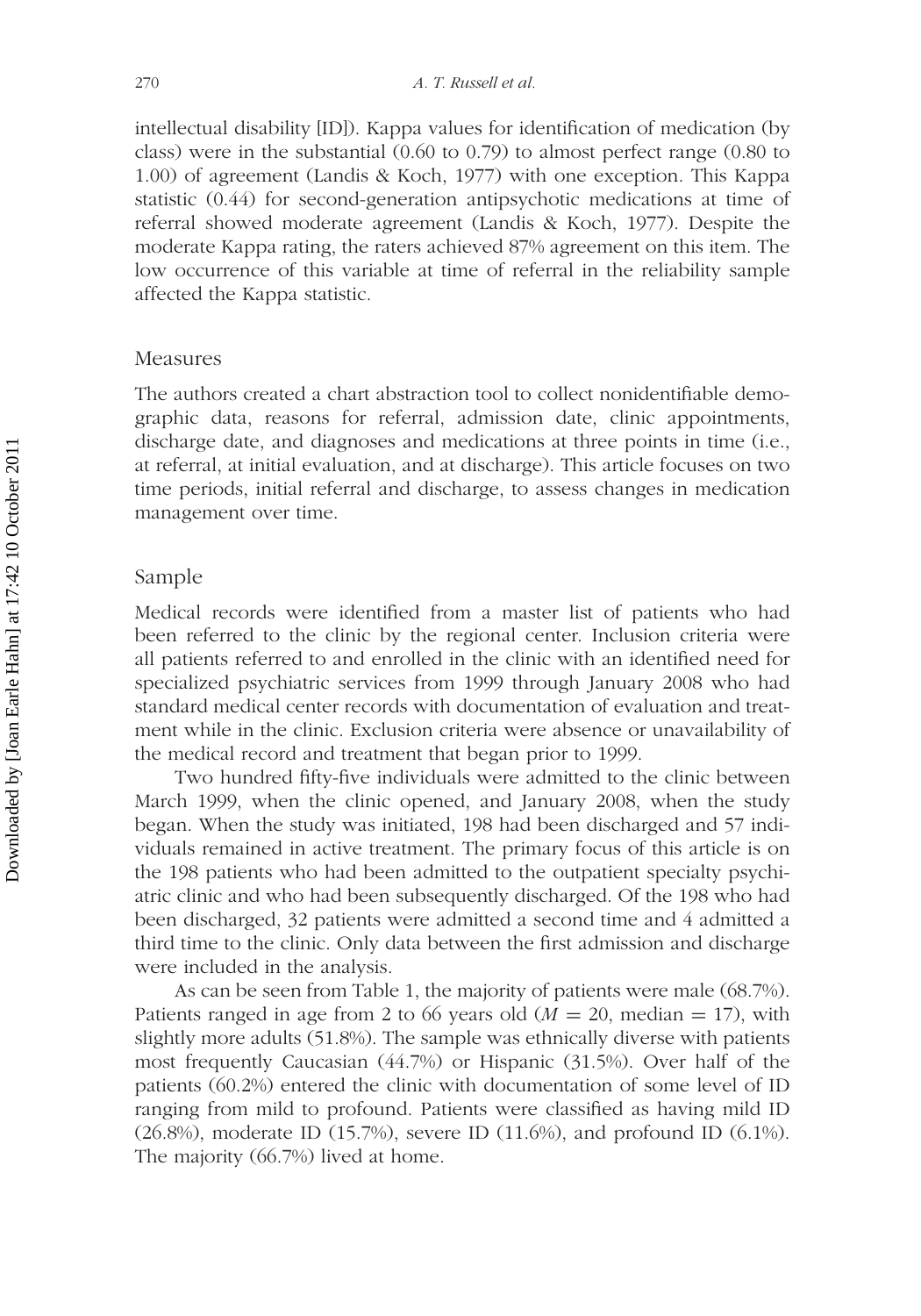|                                          | Total       | Child           | Adult          |
|------------------------------------------|-------------|-----------------|----------------|
|                                          | $(n = 198)$ | $(n = 102)^{a}$ | $(n = 95)^{a}$ |
| Demographic and clinical characteristics | $n(\%)$     | $n(\%)$         | $n \ (\%)$     |
| Sex                                      |             |                 |                |
| Male                                     | 136(69.7)   | 76 (74.5)       | 60(63.2)       |
| Female                                   | 62(31.3)    | $26(25.5)^a$    | $35(36.8)^a$   |
| Ethnicity                                |             |                 |                |
| Caucasian                                | 88 (44.7)   | 33(32.4)        | 55 (57.9)      |
| Hispanic                                 | 62(31.5)    | 42(41.2)        | 20 (21.2)      |
| Asian/Pacific Islander                   | 23(11.7)    | 13(12.7)        | 10(10.5)       |
| African American                         | 13 (6.6)    | 8(7.8)          | 5(5.3)         |
| Other                                    | 11(5.6)     | 6(5.9)          | 5(5.3)         |
| Cognitive functioning                    |             |                 |                |
| Average                                  | 3(1.5)      | 2(2.0)          | 1(1.1)         |
| Borderline                               | 21 (10.6)   | 10(9.8)         | 11(11.6)       |
| Mild ID                                  | 53 (26.8)   | 30(29.4)        | 23 (24.2)      |
| Moderate ID                              | 31(15.7)    | 9(8.8)          | 22(23.2)       |
| Severe ID                                | 23 (11.6)   | 4(3.9)          | 19(20.0)       |
| Profound ID                              | 12(6.1)     | 0(0.0)          | 12(12.6)       |
| ID unspecified                           | 10(5.1)     | $(4.9)^a$       | $4(4.2)^a$     |
| No ID documented                         | 41 (20.7)   | 38(37.3)        | 3(3.2)         |
| Deferred                                 | 4(2.6)      | 4(3.9)          | 0(0.0)         |
| Residence type                           |             |                 |                |
| Living at home                           | 132(66.7)   | $94 (92.2)^a$   | $37(38.9)^a$   |
| Community care facility                  | 57(28.8)    | 7(6.9)          | 50 (52.6)      |
| Living independently                     | 7(3.5)      | 0(0.0)          | 7(7.4)         |
| Other                                    | 2(1.0)      | 1(1.0)          | 1(1.1)         |
| DSM-IV-TR Axis I category                |             |                 |                |
| ADHD                                     | 25(12.6)    | 16(15.7)        | 9(9.5)         |
| Adjustment disorder                      | 3(1.5)      | 1(1.0)          | 2(2.1)         |
| Anxiety                                  | 13(6.6)     | 4(3.9)          | 9(9.5)         |
| Autism spectrum disorder                 | 100(50.5)   | 69(67.6)        | 31(32.6)       |
| Cognitive disorder                       | 1(0.5)      | 0(0.0)          | 1(1.1)         |
| Conduct disorder                         | 7(3.5)      | 1(1.0)          | 6(6.3)         |
| Elimination disorder                     | 1(0.5)      | 1(1.0)          | 0(0.0)         |
| Impulse disorder                         | 12(6.1)     | 7(6.9)          | 5(5.3)         |
| Learning disorder                        | 21(10.6)    | 11(10.8)        | 10(10.5)       |
| Mood disorder                            | 27 (13.6)   | 4(3.9)          | 23(24.3)       |
| Movement disorder                        | 4(2.0)      | 1(1.0)          | 3(3.2)         |
| Psychotic disorder                       | 24(12.1)    | 5(4.9)          | 19(20.0)       |
| Sleep disorder                           | 2(1.0)      | 2(2.0)          | 0(0.0)         |
| Somatoform disorder                      | 1(0.5)      | 0(0.0)          | 1(1.1)         |
| Psychiatric medications                  |             |                 |                |
| ADHD medication                          | 3(1.5)      | 3(2.9)          | 0(0.0)         |
| Anticonvulsant                           | 9(4.5)      | 2(2.0)          | 7(7.4)         |
| Antidepressant                           | 34 (17.7)   | 7(6.9)          | 27(29.5)       |
| Antipsychotic: first generation          | 35(17.7)    | 5(4.9)          | 30 (31.6)      |
| Antipsychotic: second generation         | 62(31.3)    | 16(15.7)        | 46(48.5)       |
| Anxiolytic                               | 32 (16.1)   | 1(1.0)          | 31(32.7)       |
| Hypnotic                                 | 18(9.1)     | 6(5.9)          | 12(12.6)       |
| Lithium                                  | 8(4.0)      | 3(2.9)          | 5(5.3)         |
| Mood stabilizer                          | 52 (26.2)   | 10(9.8)         | 42(44.2)       |
| Other medications                        | 38 (19.2)   | 9(8.9)          | 29(30.6)       |

**TABLE 1** Demographic and Clinical Characteristics of Sample (*n* = 198)

*Note*. ID = intellectual disability; ADHD = attention-deficit/hyperactivity disorder; DSM-IV-TR = Diagnostic and statistical manual of mental disorders, 4th ed., text revision.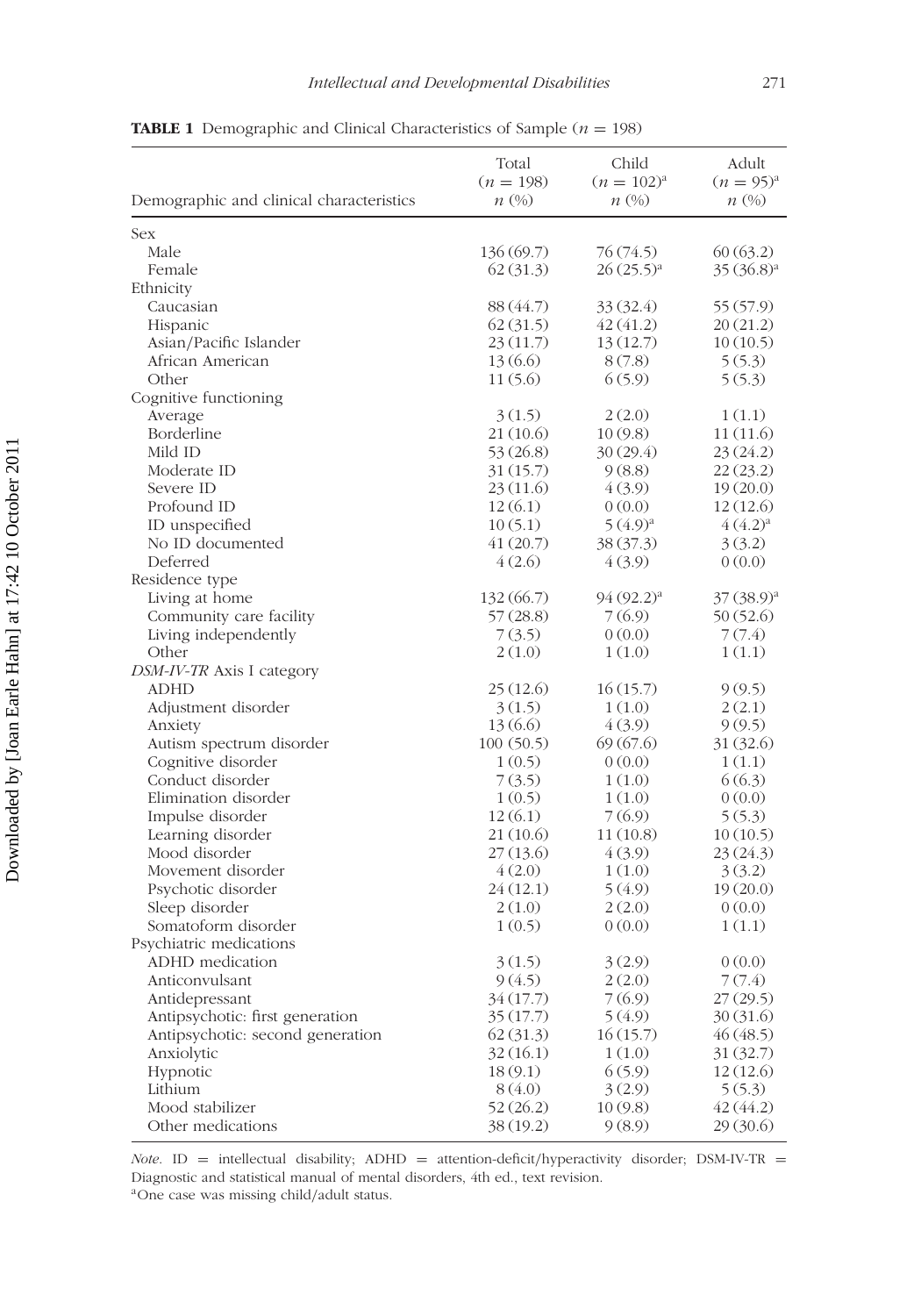The most common reasons for referral to the clinic (more than one reason could be selected) were disruptive behavior (68.5%) and aggressive behavior (62.1%). Over half of the patients were referred for medication (58.1%) and/or diagnostic evaluation (53.5%). A third (36.5%) was referred for self-injury, 11.2% for inappropriate sexual behavior, and 10.7% for lack of community resources. The mean number of clinic visits was 5.6  $(\text{median} = 3)$ . For patients followed in the clinic (i.e., more than two visits), the mean number of clinic visits was seven (median  $=$  5). Individuals with IDD were treated between less than 1 month and 83 months (*M* = 13.7, median = 9). Patients were most frequently  $(42.3\%)$  seen in the clinic for 6 months or less. An additional 15.3% of patients were seen between 7 and 12 months. Nearly a quarter (23%) of patients was seen in the clinic between 13 and 24 months. Another 11.2% of patients were seen at the clinic between 25 and 36 months followed by 8.2% who were seen for more than 36 months.

Table 1 also reports data for children and adults for the sample of 198 patients who were referred and discharged. Children (74.5%) were more frequently male compared with adults (63.2%). Adults were more frequently Caucasian (57.9%) compared with children (32.4%), whereas children were more frequently Hispanic (41.2%) contrasted to adults (21.2%). At time of initial referral, adults came to the clinic with varying levels of cognitive functioning; 24.2% of adults came in with mild ID, 23.2% with moderate ID, 20.0% with severe ID, and 12.6% with profound ID. Over a third of children (37.3%) had no ID documented at time of initial referral, contrasted to only 3.2% of adults. An additional 29.4% of children came to the clinic with mild ID. Children were more frequently referred for disruptive (75.2%) and aggressive (70.6%) behavior compared with adults, 62.1% and 53.7%, respectively. Nearly all (92.2%) children lived at home with family. Half of adults (52.6%) were living in a community care facility at time of referral and 7.4% were living independently.

Children were more frequently diagnosed along the autism spectrum compared with adults at the time of initial referral, 67.6% and 32.6%, respectively. Adults appeared to have a higher occurrence of mood (24.3%) and psychotic (20.0%) disorders compared with children. At time of referral, adults were more frequently prescribed psychiatric medication compared with children (i.e., antipsychotics: second generation, mood stabilizers, anxiolytics, antipsychotics: first generation, and antidepressants).

Patients who remained in the clinic  $(n = 57)$  were similar to those discharged  $(n = 198)$  in the following areas: they tended to be male (68.4%); were primarily Caucasian (42.1%) or Hispanic (26.3%); and most frequently were referred for disruptive behavior (77.2%), medication evaluation (66.7%), and aggressive behavior (64.9%). They significantly differed from the discharged sample in that they were more likely to be adults (68.4%;  $\chi^2(1, n = 254) = 7.24$ ,  $p = .007$ ). Patients in active treatment at the clinic had higher levels of profound ID (12.3%) and more frequently resided in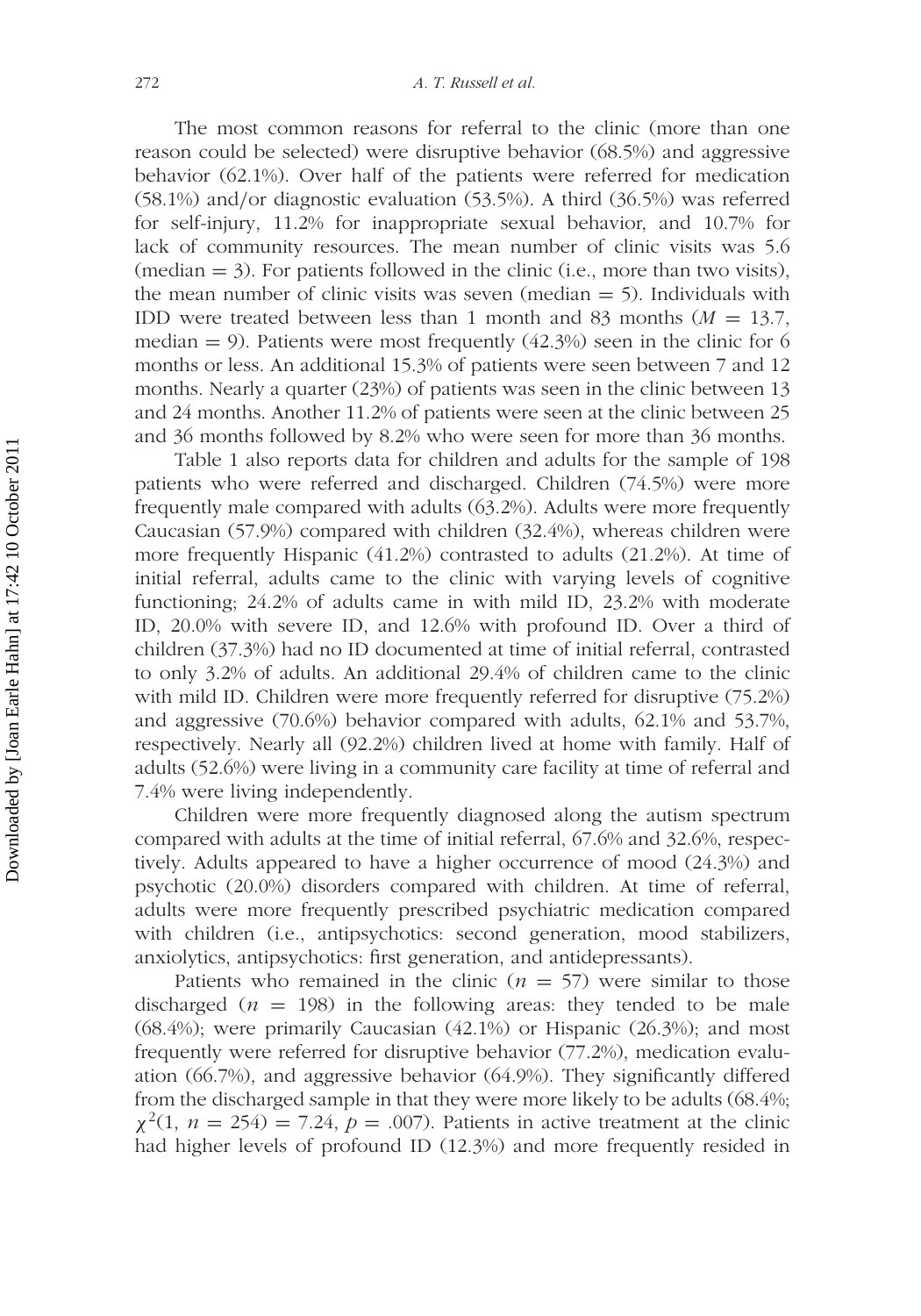a community care facility (43.9%). At the time of the medical chart review, patients had already been in treatment between 2 and 110 months  $(M = 52.2)$ ,  $median = 55$ , much longer than those who had been discharged.

The most common diagnoses among those still in treatment were similar to those who were discharged: autism (49.1%), mood disorder (15.8%), psychotic disorder (14.0%), and learning disorder (10.6%). The frequency of psychiatric medications prescribed at initial referral demonstrated a pattern similar to those who were discharged but occurred at higher percentages: antipsychotic second-generation medications (40.4%), mood stabilizers (35.1%), antidepressants (28.1%), and other psychiatric medications (28.1%). The total number of psychiatric medications prescribed at initial referral ranged from zero to eight  $(M = 2.25, SD = 1.94)$ . At time of referral, a quarter (24.6%) of the patients was not prescribed any psychiatric medications, 17.5% were prescribed one psychiatric medication, and 57.9% were prescribed two or more psychiatric medications. As the main time points reported in this study were time of referral and time of discharge, these 57 patients were not included in subsequent analyses.

#### Data Analysis

The IBM SPSS Statistics 18 (SPSS, Inc., 2010) software program was utilized to conduct data analysis. In addition to descriptive analysis, paired sample *t* tests and Wilcoxon signed-rank tests were used to test hypotheses related to reduction of psychiatric medication use. Multiple regression was performed to describe potential predictors of the total number of psychiatric medications prescribed at discharge. Interrater reliability was examined with Kappa values and correlation statistics. Grouping specific *DSM-IV-TR* diagnoses and medications into categories (see Appendix) allowed us to simplify analysis and presentation of the results.

#### RESULTS

#### Diagnoses

Of the 198 patients who had been admitted to the outpatient specialty psychiatric clinic and who had been subsequently discharged, a large majority (84.8%) entered the clinic with a prior psychiatric diagnosis. At discharge, 97% of the sample had a *DSM-IV-TR* Axis I diagnosis. The 3% without a recorded diagnosis at discharge consisted of 6 individuals. All of these individuals had received a psychiatric diagnosis when first evaluated in the clinic but had missing diagnostic data at discharge.

See Table 2 for diagnoses at referral and at discharge. Half (50.5%) of the patients at initial referral had a diagnosis of autism spectrum disorder (ASD). Other common diagnostic categories at referral included mood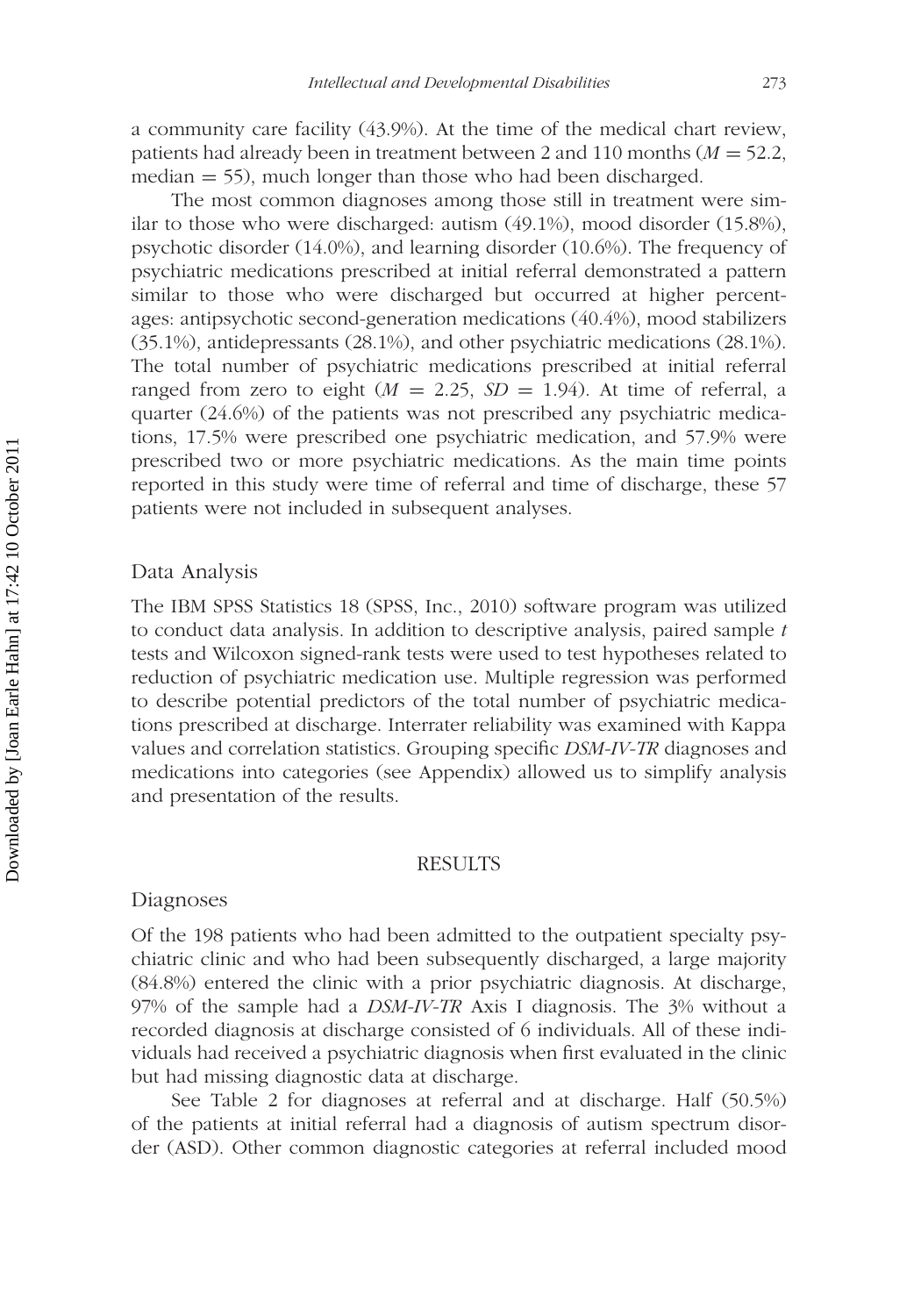|                                              | At referral<br>$(n = 198)$ | At discharge<br>$(n = 198)$ | Status at discharge $(n = 198)$ |                       |
|----------------------------------------------|----------------------------|-----------------------------|---------------------------------|-----------------------|
| <i>DSM-IV-TR</i> Axis I category             | Total $n$                  | Total $n$                   | Gained <sup>a</sup> $n$         | Lost <sup>b</sup> $n$ |
| Autism spectrum disorder                     | 100(50.5)                  | 93(47.0)                    | 4                               | 11                    |
| Mood disorder                                | 27(13.6)                   | 29(14.6)                    | 15 <sup>d</sup>                 | 13 <sup>d</sup>       |
| Bipolar disorder                             | $(2.0)^c$                  | 9(4.5)                      | 8                               | 3                     |
| Other mood disorders                         | $24(12.1)^c$               | 21(10.6)                    | 10                              | 13                    |
| Attention-deficity/hyperactivity<br>disorder | 25(12.6)                   | 26(13.1)                    | 14                              | 13                    |
| Psychotic disorder                           | 24(12.1)                   | 22(11.1)                    | 11                              | 13                    |
| Learning disorder**                          | 21(10.6)                   | 5(2.5)                      | 2                               | 18                    |
| Anxiety disorder                             | 13(6.6)                    | 23(11.6)                    | 17                              | 7                     |
| Obsessive compulsive disorder                | 4(2.0)                     | 4(2.0)                      | 3                               | 3                     |
| Other anxiety disorders                      | 9(4.5)                     | 19(9.6)                     | 14                              | 4                     |
| Impulse disorder***                          | 12(6.1)                    | 50(25.3)                    | 45                              |                       |
| Conduct disorder                             | 7(3.5)                     | 3(1.5)                      | 3                               |                       |
| Movement disorder                            | 4(2.0)                     | 3(1.5)                      | 1                               | 2                     |
| Adjustment disorder                          | 3(1.5)                     | 0(0.0)                      | 0                               | 3                     |
| Sleep disorder                               | 2(1.0)                     | 2(1.0)                      | 1                               | 1                     |
| Somatoform disorder                          | 1(0.5)                     | 1(0.5)                      |                                 | 1                     |
| Cognitive disorder                           | 1(0.5)                     | 0(0.0)                      | $\Omega$                        | 1                     |
| Elimination disorder                         | 1(0.5)                     | 3(1.5)                      | 3                               | 1                     |

**TABLE 2** Number of Individuals With Diagnoses in *DSM-IV-TR* Axis I Categories at Initial Referral and at Discharge ( $n = 198$ )

aNumber of individuals who gained status of having a diagnosis in category from referral to discharge. <sup>b</sup>Number of individuals who lost status of having a diagnosis in this diagnostic category from referral to discharge. COne subject had both bipolar disorder and other mood disorder. <sup>d</sup>Three individuals had both a gain and/or loss in the bipolar disorder and/or other mood disorder diagnostic categories, therefore the totals of gains and losses for mood disorders category is smaller than the gains and losses for the subcategories.

∗∗*p* < .01. ∗∗∗*p* < .001.

disorder (13.6%), attention-deficit/hyperactivity disorder (ADHD) (12.6%), psychotic disorder (12.1%), and learning disorder (10.6%).

*Patients with autism.* Given the large percentage of patients with a diagnosis of ASD, additional analysis was performed to describe factors related to ASD. There was a statistically significant relationship between adult status and a diagnosis of ASD at initial referral,  $(\chi^2(1, n = 197) = 24.13)$ ,  $p = .000$ , and at discharge,  $(\chi^2(1, n = 197) = 20.49, p = .000)$ . Among patients with a diagnosis in the autism spectrum at time of initial referral (*n* = 100), 69.0% were children. Among those who had a diagnosis of ASD at discharge  $(n = 93)$ , 68.8% were children. Gender was also significantly related to a diagnosis of autism upon initial referral  $(\chi^2(1, n = 197) = 22.03,$ *p* = .000) and at discharge ( $\chi^2(1, n = 97) = 18.80, p = .000$ ). At referral, 84% of patients with ASD were male and at discharge, 83.9%. Although not statistically significant, over half (59.1%) of the patients with a diagnosis of ASD at discharge were male children.

*Change in diagnoses by discharge.* ASD remained the most common discharge category, and although slightly less frequent at discharge, did not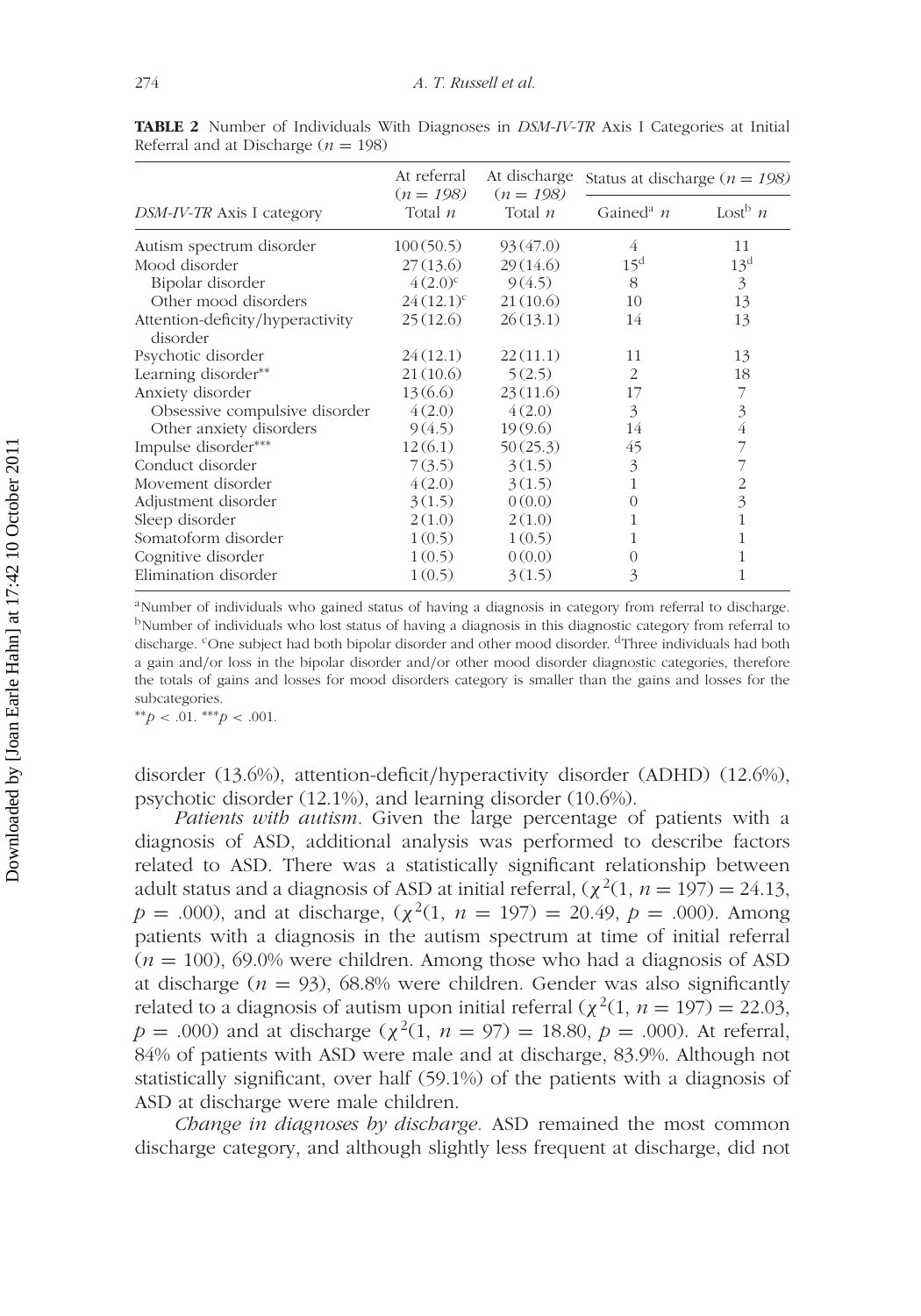show a statistically significant change. In contrast, the number diagnosed with an impulse disorder significantly increased between initial referral and discharge, and learning disorder diagnoses decreased. Paired sample *t* tests support a statistically significant increase in the diagnosis of impulse disorder  $(t(197) = 5.32, p < .001)$  and indicated a statistically significant decrease in number of learning disorder diagnoses by discharge  $(t(197) = 2.91, p < .01)$ . The number of anxiety disorder diagnoses almost doubled between referral and discharge, but this did not reach statistical significance. Table 2 also shows a large number of individuals had their referral diagnoses altered (either gained or lost) after diagnostic assessment in the clinic.

#### Medication Simplification

*Reduction in total psychiatric medications.* One hundred fifteen patients (58.0%) were on at least one psychiatric medication when referred to the clinic. Of those taking psychiatric medications at referral, 42.6% had a decrease in number of psychiatric medications, 40.0% remained unchanged, and 17.4 % had an increase in the number of psychiatric medications at discharge. We observed a statistically significant  $(t(114) = 4.26, p < .001)$ decrease in the total number of psychiatric medications prescribed at initial referral ( $M = 2.96$ ,  $SD = 1.95$ ) to discharge ( $M = 2.26$ ,  $SD = 1.62$ ). By discharge, 10 (8.7%) of these patients were no longer taking any psychiatric medications.

As expected, for those referred to the clinic on no psychiatric medications ( $n = 83$ ), there was a statistically significant ( $t(82) = 10.23$ ,  $p < .001$ ) increase in psychiatric medications prescribed at discharge (*M* = 0.77,  $SD = 0.69$ . Forty-eight (57.8%) of these patients were prescribed one medication at discharge, 6 (7.2%) patients were prescribed two psychiatric medications, and 1 (1.2%) patient was prescribed four psychiatric medications. One third  $(n = 28)$  remained on no psychiatric medications at discharge.

For the total sample  $(n = 198)$ , 19.2%  $(n = 38)$  were taking no medications at discharge. Of these, nearly three quarters  $(n = 28)$  were on no medication at time of referral. The remaining 10 patients had been withdrawn from all psychiatric medications while being treated in the clinic; at time of referral these patients had been taking between one and seven psychiatric medications.

*Factors associated with total medications by discharge.* Additional analysis was performed to understand factors affecting the total number of psychiatric medications at discharge. Age at initial referral is positively correlated with total number of psychiatric medications prescribed at discharge  $(r = .38, p = .000)$ . Multiple regression analysis was conducted to examine the relationship between total number of psychiatric medications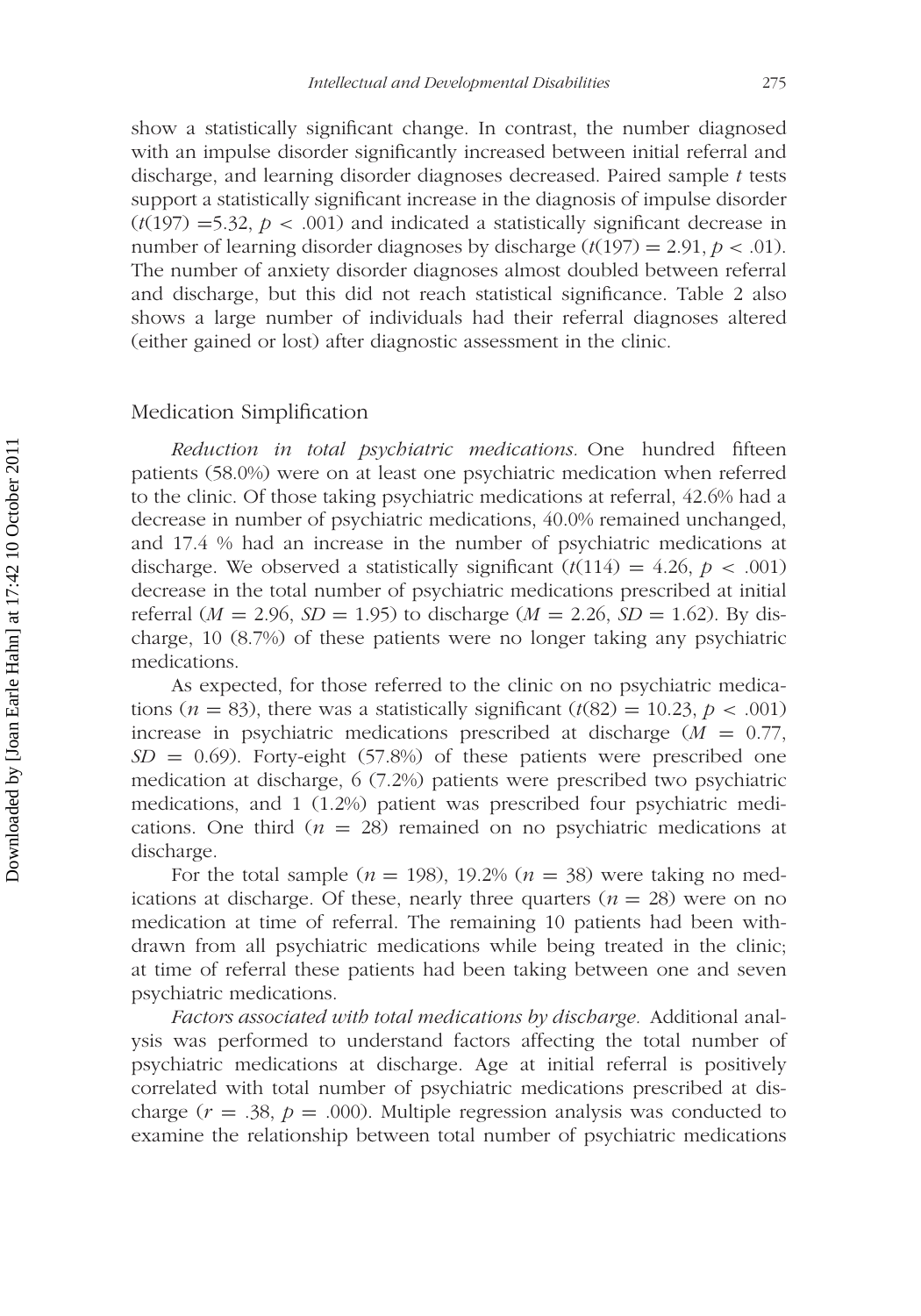| Predictor variable      | Full model<br>b(SE)        |        |  |
|-------------------------|----------------------------|--------|--|
| Male                    | $.49$ $(.22)$ <sup>*</sup> | .15    |  |
| Age at initial referral | $.04(.01)$ ***             | .30    |  |
| Mild ID                 | .52(.34)                   | .15    |  |
| Moderate ID             | $.78(.38)$ *               | .19    |  |
| Severe/Profound ID      | .69(.38)                   | .18    |  |
| Unknown ID              | $-.09(.34)$                | $-.03$ |  |
| Constant                | .24(.36)                   |        |  |
|                         |                            |        |  |

**TABLE 3** Unstandardized Regression Coefficients (Standard Errors) and Standardized Regression Coefficients for Model of Total Number of Psychiatric Medicines at Discharge (*n* = 196)

*Note.* ID = intellectual disability. The categories of no ID documented, ID unspecified, and deferred were collapsed into the category of "unknown ID."

 $R^2 = .21.$  *\*p* < .05. \*\*\**p* < .001.

prescribed at discharge and potential predictors: sex, age, and level of cognitive functioning. Using the enter method, a significant model emerged (*F*(6, 190) = 8.217,  $p < .001$ , describing 20.6% of the variance (18.1% adjusted). Statistical significant variables were sex, age at initial referral, and moderate ID; severe/profound ID approached significance  $(p = .07)$ ; see Table 3). Males have 0.49 higher total number of psychiatric medications at discharge compared with females. For every year increase in age at initial referral, the total number of psychiatric medications at discharge increases by .04 medications. Individuals with moderate ID tended to have higher total number of psychiatric medications at discharge by 0.78, compared to those with borderline/average cognitive functioning.

*Reduction in total polypharmacy.* Total polypharmacy is defined as "concurrent use of multiple medications in a single patient" (National Association of State Mental Health Program Directors [NASMHPD], 2001, p. 5) or, for this article, two or more psychiatric medications. At initial referral, 78 (39.4%) patients were prescribed between 2 and 10 psychiatric medications. At discharge, 76 (38.4%) patients were prescribed between 2 and 9 psychiatric medications. Eighteen (9.1%) patients showed polypharmacy at initial referral but not at discharge. Sixteen (8.1%) did not exhibit polypharmacy at initial referral but did at discharge. Sixty (30.3%) exhibited polypharmacy at initial referral and discharge. Among those exhibiting polypharmacy at time of initial referral, paired sample *t* tests indicated that the total number of prescribed psychiatric medications was significantly higher at initial referral ( $M = 3.88$ ,  $SD = 1.71$ ) than at discharge ( $M = 2.74$ , *SD*= 1.70),  $t(77)$  = 5.25,  $p < .001$ . There was also a statistically significant relationship between adult status and polypharmacy at discharge,  $(\chi^2(1,$  $n = 197$  = 32. 13,  $p = .000$ ). Among the 76 who exhibited polypharmacy at discharge, 73.7% were adults compared with 26.3% who were children.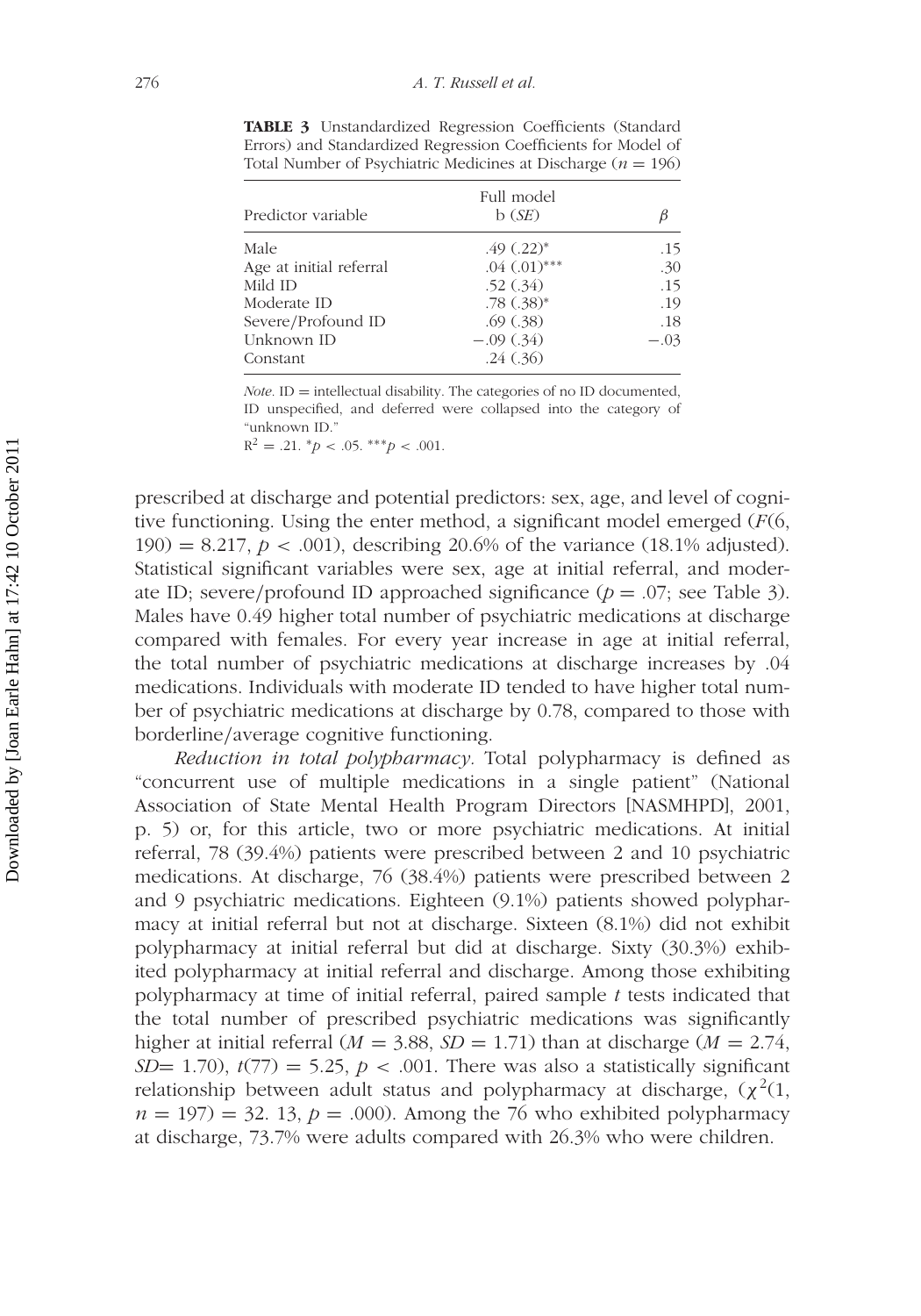*Reduction in same class polypharmacy.* Same-class polypharmacy occurs when individuals are taking two or more medications within a particular class (NASMHPD, 2001). The total number of patients exhibiting polypharmacy declined in all drug classes by discharge with the exception of anticonvulsants and antidepressants. The number of patients exhibiting same-class polypharmacy in second-generation antipsychotic medications was reduced by half between initial referral  $(n = 14)$  and discharge  $(n = 7)$ . Selecting for those taking two or more antipsychotic second-generation medications at referral, paired sample *t* tests support a statistically significant decrease for only the antipsychotic second-generation same-class polypharmacy from initial referral ( $M = 2.07$ ,  $SD = 0.27$ ) to discharge ( $M = 1.21$ ,  $SD = 0.70$ ,  $t(13) = 4.16$ ,  $p = .001$ . Table 4 also shows the number of individuals who either gained or lost same-class polypharmacy status after being treated in the clinic.

Changes in Psychiatric Medication Use by Medication Class

In further analysis, we examined changes in the use of psychiatric medications by class between initial referral and discharge (see Table 5). Patients were most commonly on antipsychotic: second generation (31.3%) and mood stabilizers (26.2%) at initial referral. Upon discharge, patients remained most frequently on antipsychotics: second generation (55.5%) and antidepressants (25.7%). Paired sample *t* tests indicated statistically significant differences in all categories except hypnotics and anticonvulsants from initial referral to discharge. Statistically significant increases in psychiatric medications were observed for antidepressants  $(t(197) = 2.39, p < 0.05)$ , antipsychotic second-generation  $(t(197) = 4.36, p < .001)$ , and ADHD medications  $(t(197) = 3.40, p = .001)$ . In contrast, statistically significant decreases

| Lost <sup>b</sup> $n$<br>Gained <sup>a</sup> $n$ |
|--------------------------------------------------|
|                                                  |
|                                                  |
|                                                  |
|                                                  |
|                                                  |
|                                                  |
|                                                  |
|                                                  |
|                                                  |

**TABLE 4** Individuals Treated With Same-Class Polypharmacy at Time of Initial Referral Compared With Time of Discharge by Medication Class  $(n = 198)$ 

<sup>a</sup>Number of individuals who gained the status of same class polypharmacy. <sup>b</sup>Number of individuals who lost the status of same class polypharmacy.

∗*p* < .001.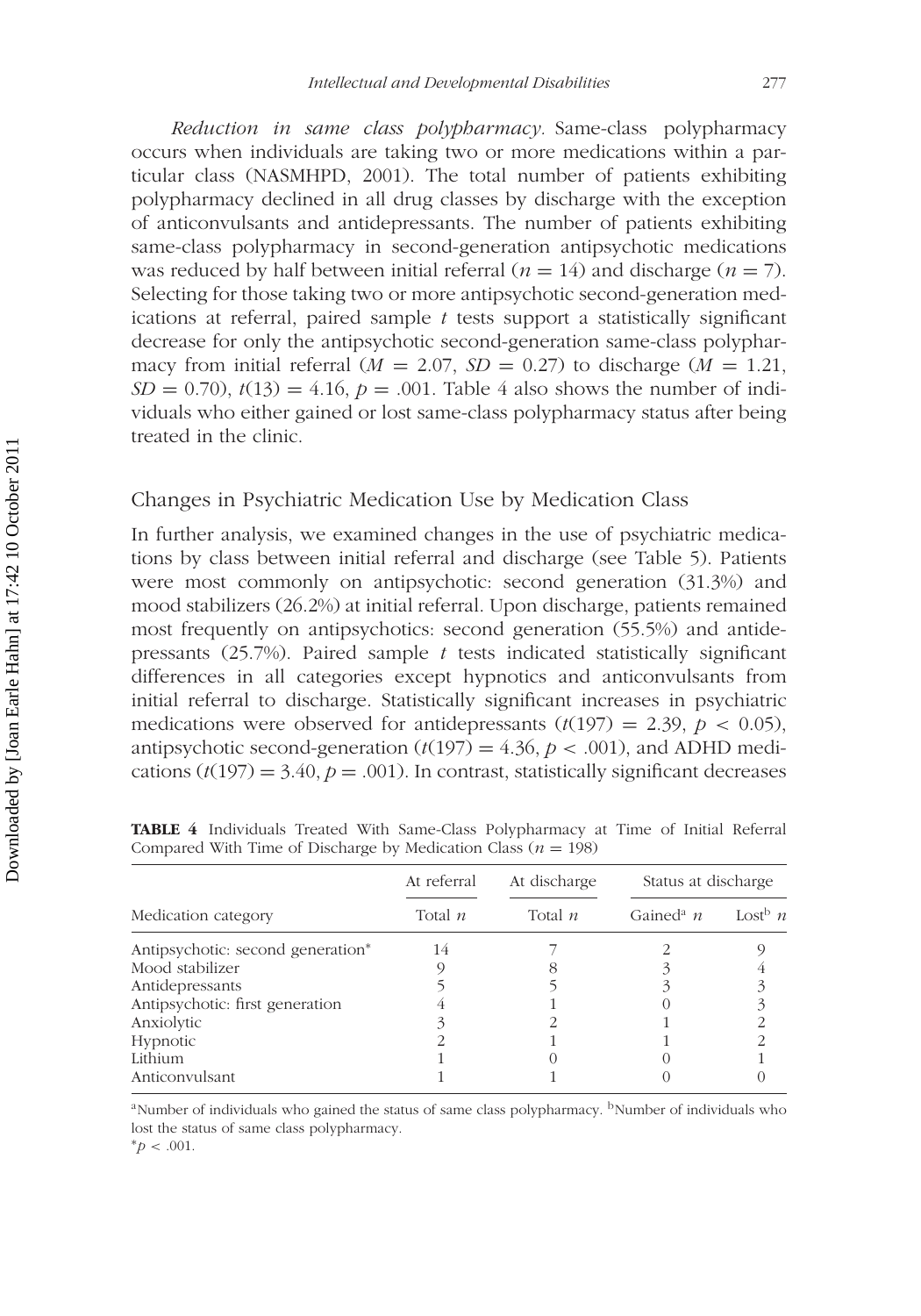|                                                           | At referral      | At discharge     | Status at discharge     |                       |
|-----------------------------------------------------------|------------------|------------------|-------------------------|-----------------------|
| Medication category                                       | Total $n$ $(\%)$ | Total $n$ $(\%)$ | Gained <sup>a</sup> $n$ | Lost <sup>b</sup> $n$ |
| Antipsychotic: second generation***                       | 62(31.3)         | 110(55.5)        | 61                      | 13                    |
| Antidepressant*                                           | 35(17.7)         | 51(25.7)         | 26                      | 10                    |
| Selective Seratonin Reuptake<br>Inhibitor $c***$          | 23(11.6)         | 40(20.2)         | 23                      | 6                     |
| Tricyclic Antidepressant <sup>c</sup>                     | 5(2.5)           | 3(1.5)           |                         | 3                     |
| Attention-deficity/hyperactivity<br>disorder medication** | 3(1.5)           | 14(7.1)          | 11                      | 0                     |
| Antipsychotic: first generation***                        | 35(17.7)         | 18(9.1)          | 3                       | 20                    |
| Anxiolytic***                                             | 32(16.1)         | 17(8.6)          |                         | 16                    |
| Mood stabilizer*                                          | 52(26.2)         | 40(20.2)         | 4                       | 16                    |
| Hypnotic                                                  | 18(9.1)          | 10(5.0)          | $\bigcirc$              | 14                    |
| Lithium <sup>*</sup>                                      | 8 (4.0)          | 2(1.0)           | $\left( \right)$        | 6                     |
| Anticonvulsant                                            | 9(4.5)           | 7(3.5)           |                         | 3                     |
| Other psychiatric medications*                            | 38 (19.2)        | 27(13.6)         | 8                       | 19                    |
| Benzodiazepines <sup>d*</sup>                             | 23(11.6)         | 12(6.1)          | 1                       | 12                    |

**TABLE 5** Number of Individuals in Psychiatric Medication Categories at Time of Initial Referral and at Discharge  $(n = 198)$ 

<sup>a</sup>Number of individuals who gained medication from referral to discharge to be in medication category. <sup>b</sup>Number of individuals who lost medication and fell out of medication category from referral to discharge. CSubcategory of antidepressants (SSRI or TCA). <sup>d</sup>Benzodiazepines also appear in either anxiolytic or hypnotic classes.

∗*p* < .05. ∗∗*p* < .01. ∗∗∗*p* < .001.

in psychiatric medications were noted for antipsychotics: first generation (*t*(197) = 3.91, *p* < .001), anxiolytic (*t*(197) = 3.69, *p* < .001), lithium  $(t(197) = 2.36, p < .05)$ , mood stabilizers $(t(197) = 2.44, p < .05)$ , and "other" psychiatric medications  $(t(197) = 2.22, p < .005)$ . Table 5 also shows the number of individuals who were newly prescribed or had medications discontinued in the psychiatric medication categories from the time of referral to discharge.

#### Changes in Medication Use and Consensus Guidelines

Reflecting consensus guidelines, we explored whether or not newer or second-generation antipsychotic medications were prescribed more commonly than first-generation, whether antidepressant medications (SSRIs) were prescribed more often than tricyclic antidepressants, and if benzodiazepines were prescribed less frequently.

The second-generation antipsychotic medications were the most frequently prescribed medication class at both referral and discharge. Whereas the number of persons on second-generation antipsychotic medication at discharge increased, the number on first-generation antipsychotic medications decreased by discharge. Comparing two antidepressant medication classes, SSRIs were more commonly prescribed than tricyclic antidepressants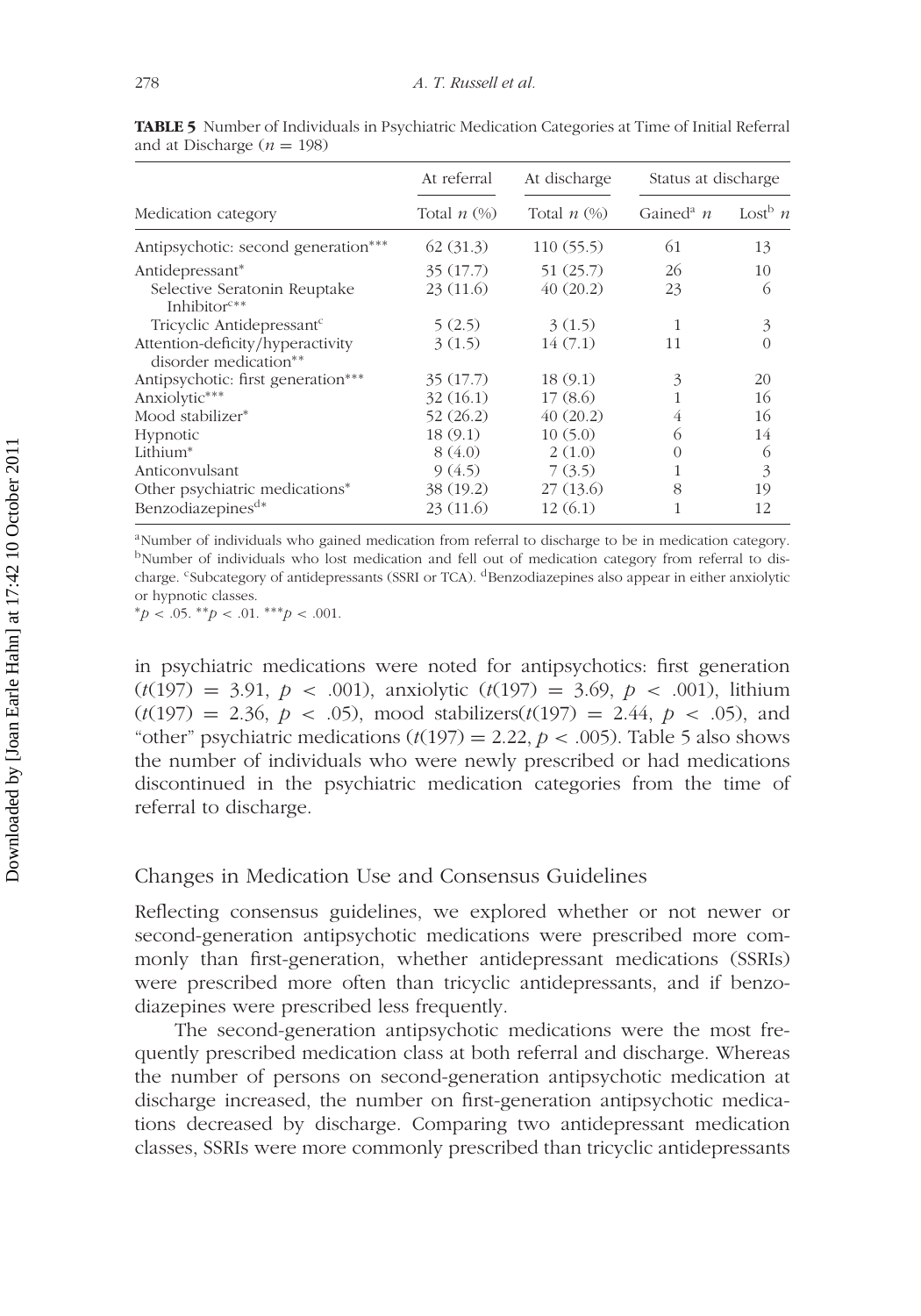$(Z = -7.018, p = .000)$ . Few patients in the sample were prescribed tricyclic antidepressants at referral ( $n = 5$ ), and only 2 patients remained on tricyclic antidepressants at discharge. This change was nonsignificant. In contrast, the frequency of prescribed SSRIs increased from 12% at referral to 20% at discharge  $(t(197) = -3.231, p = .001)$ . The use of benzodiazepines significantly decreased from initial referral  $(11.6%)$  to discharge  $(5.5%), (t(197) = 2.058,$  $p = .041$ .

#### DISCUSSION

This descriptive, retrospective study is one of only a few studies to describe the demographic characteristics and medication management of both children and adults referred to and treated at an outpatient specialty psychiatric clinic for individuals with IDD. A community agency partnered with an academic medical center to improve access to specialty psychiatric services for individuals whose behavioral and psychiatric needs were not being adequately addressed by existing resources. Our overall findings suggest that this clinic model may be one approach to optimizing medication management and, by implication, improving the quality of mental health care for individuals with IDD.

The demographic characteristics of our sample of children and adults extend the known data on individuals with IDD seen in specialty psychiatric clinics (Hackerman et al., 2006; P. Holden & Neff, 2000). The majority of the patients with IDD in our study were male, which is consistent with although somewhat higher than other community-based and population-based studies examining individuals with IDD and mental health problems (Cooper et al., 2009; Hackerman et al., 2006; B. Holden & Gitlesen, 2004; Spreat et al., 2004). An important diagnostic finding was the high proportion of the patients in our study with an ASD diagnosis. This prevalence of ASD was higher than had been reported in other specialty clinic samples (Hackerman et al., 2006; P. Holden & Neff, 2000) and in California statewide data (DDS Information Services Division, 2008). We speculate that the higher number of males in our overall sample is due to the high proportion of adults and children with ASD and the higher proportion of males within that diagnostic subgroup than previously reported in similar studies of adults (Melville et al., 2008). Although our data cannot demonstrate trends, these figures may reflect the increased prevalence of autism (Rice, 2009) and reported corresponding increase in caseloads of agencies responsible for persons with IDD (Schechter & Grether, 2008).

Although not the focus of our study, findings concerning the 57 patients who were still in active treatment and were not discharged from the clinic may have some implications for our clinic model. Although the goal of the specialized clinic was to assess, briefly treat, and discharge our patients,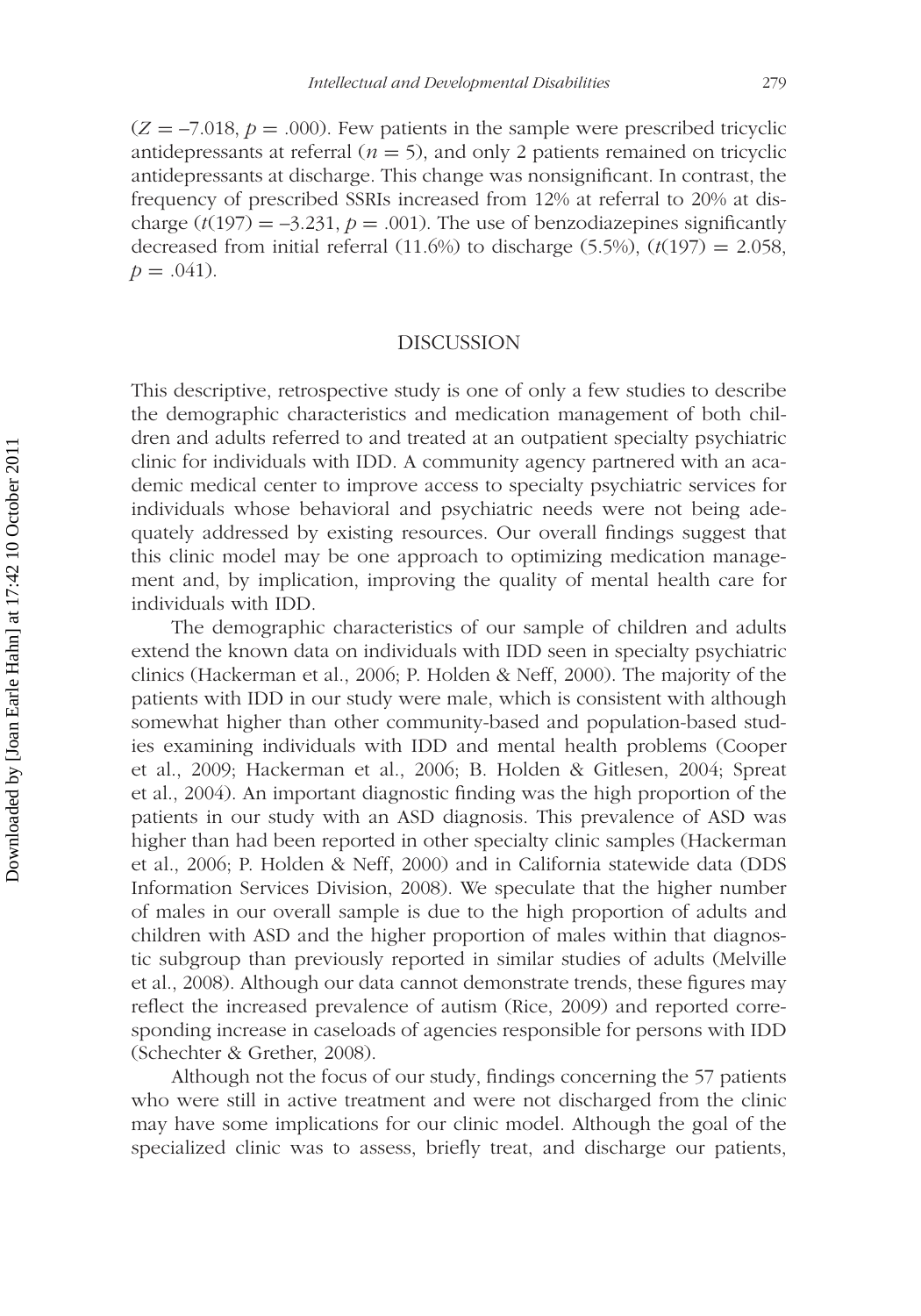these patients had significantly longer lengths of stay (mean over 4 years) and were more likely to be adults and have greater levels of ID. Subsequent analyses also showed they had higher rates of polypharmacy at time of referral (57.9% compared with 39.4%). This suggests that these individuals may represent a subset of more complex patients who require continued specialized treatment and cannot be easily managed with existing community resources.

Results suggest that referral to a specialized psychiatry clinic designed to serve individuals with IDD and psychiatric conditions could lead to simplification and modification of psychiatric medication regimens in alignment with current consensus guidelines. We documented that the number of psychiatric medications significantly declined by time of discharge for those patients who were taking one or more psychiatric medications at time of referral to the clinic. We found reductions in psychiatric medication polypharmacy and same-class polypharmacy. These findings support evidence that expert psychiatric review can contribute to reduction in polypharmacy and overall medication use (Radouco-Thomas et al., 2004). The effectiveness of the clinic in simplifying and modifying medication regimens may in part be attributed to access to psychiatrists with specialty training and expertise in both mental health issues and intellectual and developmental disabilities (B. Holden & Gitlesen, 2004). In the future, improved access to specialized mental health care for people with IDD may require improved physician training in IDD in medical school and residency programs (Ruedrich, Dunn, Schwartz, & Nordgren, 2007) as well as more cross-domain training among health professionals in the psychiatric and developmental disability fields.

Classes of psychiatric medications prescribed for individuals treated in the clinic changed over time. In concert with consensus guidelines, SSRIs were prescribed more frequently than tricyclic antidepressants and SSRI use significantly increased between referral and discharge. This preference for newer medications was also shown with antipsychotic medication. The use of first-generation antipsychotics significantly declined and the increased use of second-generation antipsychotics by discharge was the largest for any medication category.

The frequent prescription of second-generation antipsychotics (55.5% of the clinic sample at discharge) raises several questions that are discussed here.

As only 11% of our patients received a diagnosis of psychosis, it is clear that psychiatric clinicians are using antipsychotic medications for other purposes, including aggressive or self-injurious behavior. Although secondgeneration medication is often preferred when used for this purpose (Aman et al., 2004), this practice is subject to considerable debate, particularly when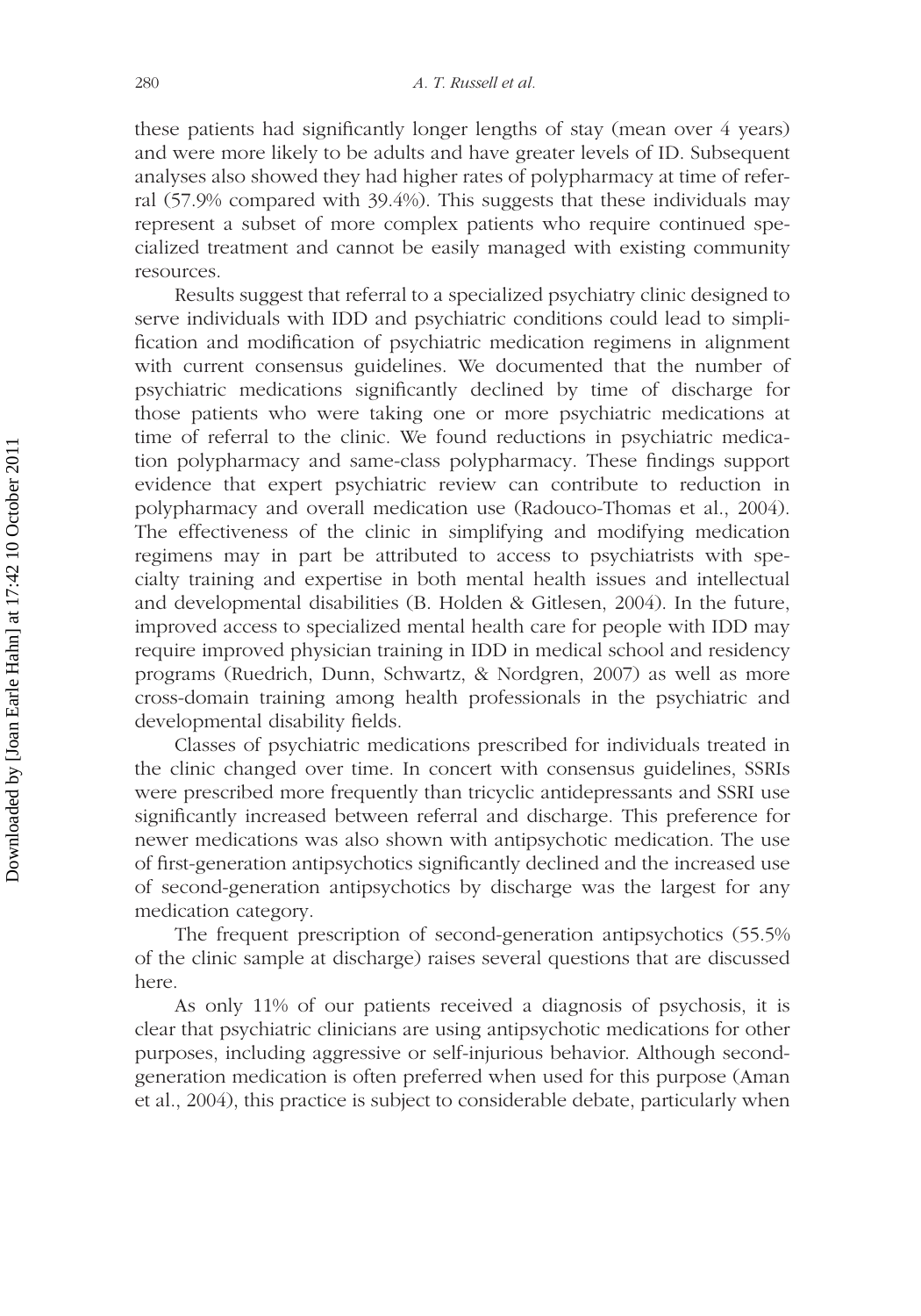neuroleptics are used to treat disruptive behavior without a corresponding psychiatric diagnosis.

The debate on second-generation antipsychotic use stems from several concerns. First is the sequence of intervention. Should medication be used as part of the initial treatment plan or primarily after behavioral interventions coupled with psychosocial supports have been maximized? Are these medications overused because of the lack of availability of behavioral services in the community? Second, the evidence for the efficacy of these medications in treating disruptive, aggressive, and self-injurious behavior in both children and adults is incomplete and mixed (Deb et al., 2007; Sohanpal et al., 2007; Ulzen & Powers, 2008). Third, there is an increased awareness that second-generation antipsychotic medications are associated with a number of significant short- and long-term side effects, including weight gain, metabolic syndrome, endocrine effects, cardiac effects, and sedation (Correll, 2008b).

The frequent use of second-generation antipsychotic medication and awareness of their side effects has led to a reassessment of the risk-benefit ratio for these medications. Adding to the recent literature have been two "negative" randomized, placebo-controlled trials. The first involved a comparison of typical and atypical antipsychotic medications in the treatment of adults with ID and disruptive behavior (Tyrer et al., 2008). Although this study has helped sharpen the debate on the use of these medications, particularly in adults, its methodology has been questioned (Scahill, Aman, McCracken, McDougle, & Vitiello, 2008; Tierney & Arnold, 2008). The second study examined the use of an SSRI in children with ASD and severe repetitive behaviors (King et al., 2009). The aforementioned concerns and recent controlled trials only emphasize the need for a careful and conservative approach to the use of psychiatric medications in individuals with ID presenting with disruptive behaviors. The authors concur with the most recent consensus guidelines that absent a specific psychiatric diagnosis, in most situations behavioral and supportive interventions should be the first line of treatment, followed by or integrated with medication if initial treatment is unsuccessful. Possible exceptions to this general guideline are presented in Aman et al. (2004). Additional prospective clinical trials, comparing behavioral and medication management, will be needed to answer many of these questions.

Some of the findings differed from reports in the literature. Although same-class polypharmacy is noted as a common finding for persons with IDD (B. Holden & Gitlesen, 2004), in our sample this was relatively low at referral and by discharge most patients were on no more than one medication per psychiatric drug class. Although clinicians recognize that the avoidance of same-class polypharmacy is generally the recommended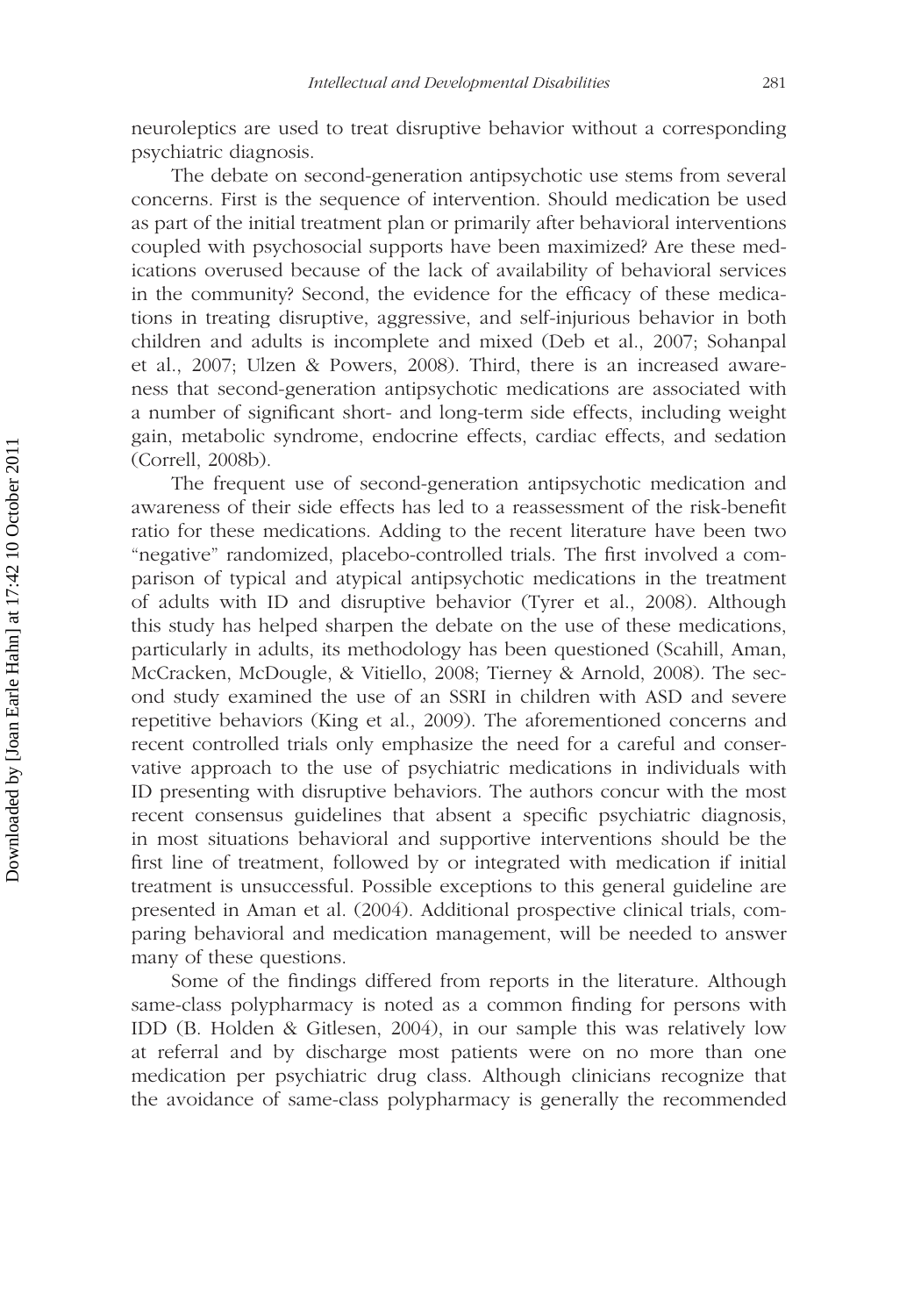approach, certain clinical situations with specific patients may lead to a decision to initiate or maintain a second medication of the same class. Possible rationales for this practice when using antipsychotics (for patients with schizophrenia) have been outlined by Correll (2008a).

The literature raises concerns that individuals with IDD may be prescribed psychiatric medications without an appropriate psychiatric diagnosis (B. Holden & Gitlesen, 2004; Lewis et al., 2002). In contrast, we found that most of the patients in this sample had a previous psychiatric diagnosis at referral, and by discharge, all had received a *DSM-IV-TR* diagnosis. This finding suggests that despite the limitations of the current *DSM-IV* diagnostic criteria for individuals with IDD (Fletcher et al., 2009), with careful assessment, an appropriate diagnosis can be made. This also supports the consensus recommendations to establish a *DSM-IV-TR* diagnosis whenever possible to guide the establishment of the treatment plan. Although only two diagnostic categories for the total sample showed a significant change between referral and discharge, examination of the diagnoses lost and gained data (Table 2) shows that a large number of patients referred to the clinic had their diagnoses revised after specialized assessment and treatment. This suggests that a specialized psychiatric clinic may a useful model to reassess patients with IDD and modify their treatment accordingly.

Our diagnostic findings also differed somewhat from prior research. Most studies of specialized psychiatric assessment in persons with ID have shown that depressive and anxiety disorders tend to be underdiagnosed in the community, and psychotic disorders may be overdiagnosed (Antonacci & Attiah, 2008; Davis, Saeed, & Antonacci, 2008; Hurley, Folstein, & Lam, 2003). Our results showed such a trend for anxiety disorders but fell just short of statistical significance. Only two diagnostic categories (learning disorder and impulse control disorder) showed a statistically significant change between initial referral and discharge. The significant decrease in learning disorder diagnoses is explained by the fact that using *DSM-IV* criteria, learning disorders are generally not diagnosed in the context of ID. Impulse control diagnoses are frequently used to capture "problem behavior" in individuals with intellectual retardation without another psychiatric disorder that better explains the behavior. The increase in this diagnostic category from referral to discharge suggests that this diagnostic practice was frequently used by the psychiatrists in the clinic. The appropriateness of this practice (if it then leads to medication intervention) is linked to the controversy (described earlier) surrounding the use of antipsychotic medications for aggressive behavior.

#### Limitations

One limitation of this study is the lack of a control group. The ability to generalize the results is limited to the sample in this study. Another limitation of this study is its retrospective, medical record-based design. All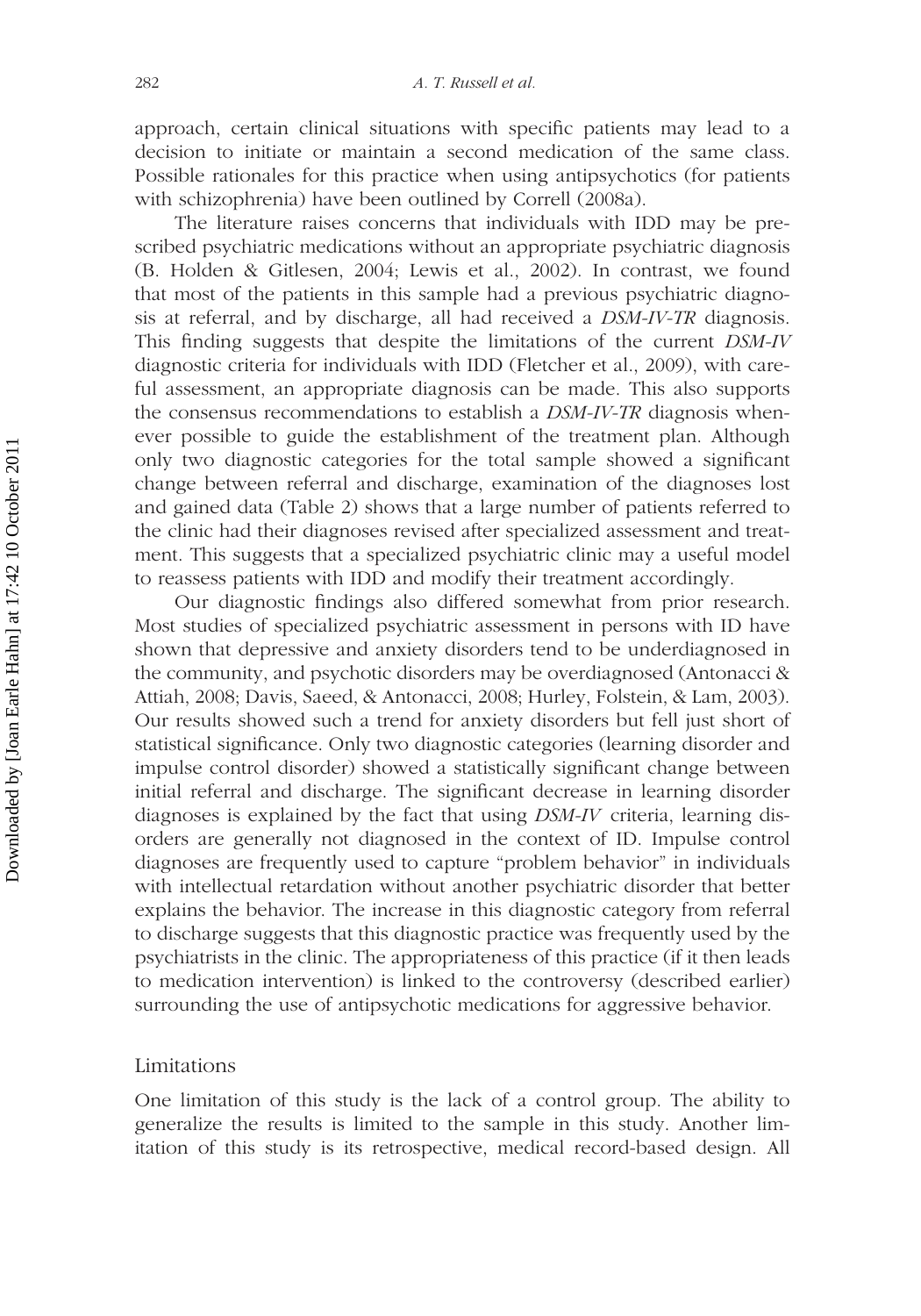studies of this type are limited to some degree by the completeness and legibility of the medical record. Another limitation is the lack of data from specialized tools and measures specific to the IDD population. Our clinicians typically used the psychiatric history and assessment forms that are used in all the outpatient clinics at our hospital. Although these forms are comprehensive, they had not been specially modified for use with individuals with ID. Specialized rating scales geared to the ID population (e.g., the Aberrant Behavior Checklist; Aman, Singh, Stewart, & Field, 1985) were not used in a systematic fashion.

Additional research is needed to address the relative lack of reliable and validated tools as outcome measures for individuals with IDD and psychiatric disorders. These measures are needed to improve the quality of the design and rigor of research on the effectiveness of psychiatric services for persons with IDD (Chaplin, 2004). Outcome measures that have been suggested to measure the broad effectiveness of psychiatric services include client clinical status, quality of life (P. Holden & Neff, 2000), behavioral and psychiatric symptoms, and patient and career satisfaction (Chaplin, 2004). Process measures that examine the quality of assessments, treatment, and monitoring by the specialty team are also indicated (Bhaumik, Tyrer, McGrother, & Ganghadaran, 2008).

#### **CONCLUSION**

People with IDD and mental health needs are truly an underserved population who need improved access to quality psychiatric care. Our results suggest that access to specialized psychiatric services can be effective in clarifying psychiatric diagnoses and simplifying medication regimens. A "concerted team effort" can help to reduce unneeded medications (Radouco-Thomas et al., 2004, p. 882). This study's findings add further support to the recommendations that access to specialized outpatient psychiatric clinic services may be necessary to improve care to underserved persons with IDD and mental health and behavioral disorders.

#### ACKNOWLEDGMENTS

This research was supported by Grant O-07-23:03 from the Frank D. Lanterman Regional Center. Support for the final data analysis for the study came from the Tarjan Center at University of California Los Angeles (UCLA) with funding from the Administration on Developmental Disabilities (Grant 90DD0614). We acknowledge the support and assistance of the staff of the Frank D. Lanterman Regional Center, the UCLA psychiatrists and staff of the clinic, and the research assistants who abstracted the medical record data.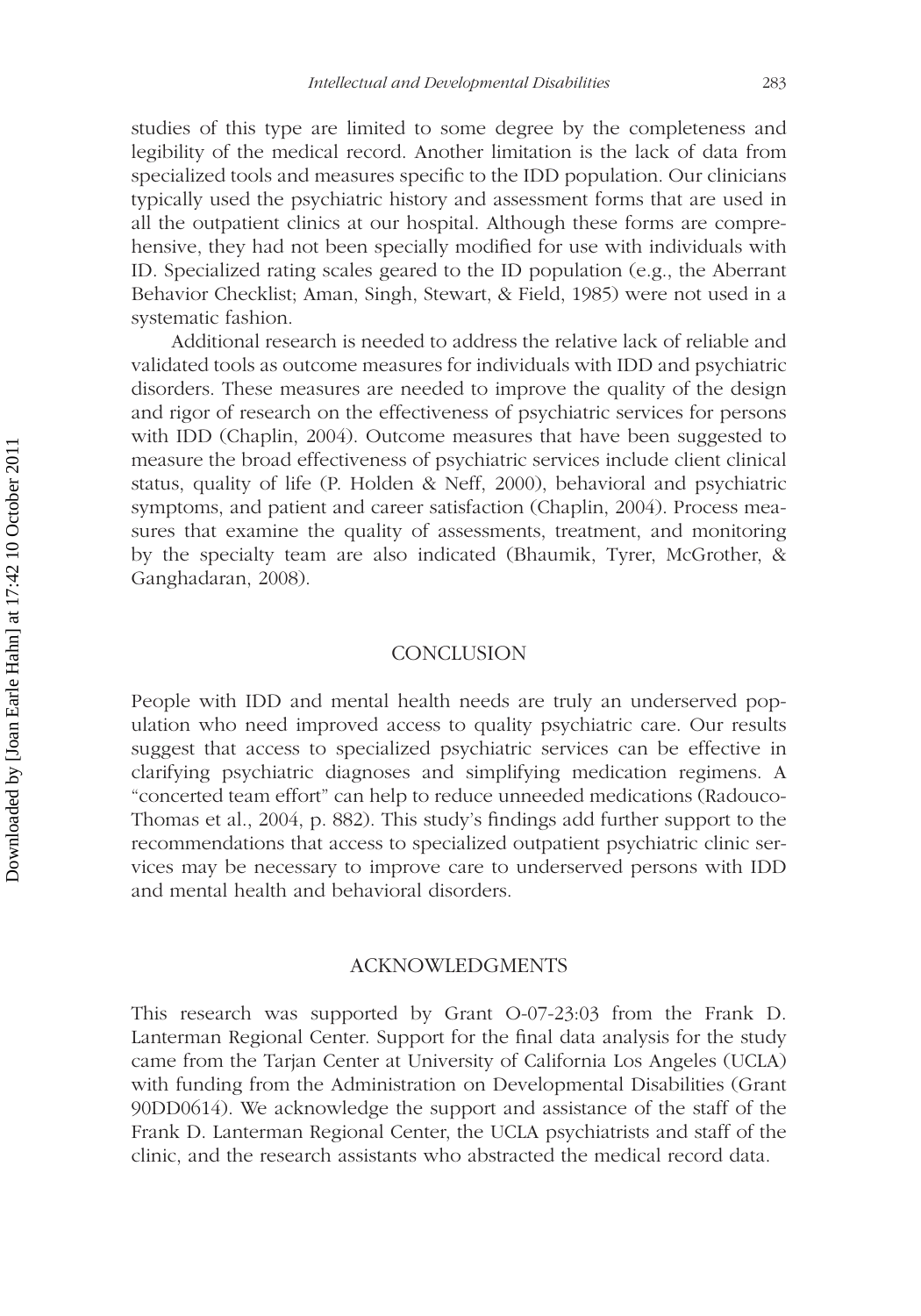#### REFERENCES

- Aman, M. G., Crismon, M. L., Frances, A., King, B. H., & Rojahn, J. (Eds.). (2004). *Treatment of psychiatric and behavior problems in individuals with mental retardation: An update of the Expert Consensus Guidelines® for mental retardation*/*developmental disability populations*. Englewood, CO: Postgraduate Institute for Medicine. Retrieved from http://www.psychguides. com/mental\_retardation
- Aman, M. G., Singh, N. N., Stewart, A. W., & Field, C. J. (1985). The Aberrant Behaviour Checklist: A behaviour rating scale for the assessment of treatment effects. *American Journal of Mental Deficiency*, *89*, 485–491.
- American Psychiatric Association (APA). (2000). *Diagnostic and statistical manual of mental disorders* (4th ed., text revision). Washington, DC: Author.
- Antonacci, D. J., & Attiah, N. (2008). Diagnosis and treatment of mood disorders in adults with developmental disabilities. *Psychiatric Quarterly*, *79*, 171–192.
- Balogh, R., Ouellette-Kuntz, H., Bourne, L., Lunsky, Y., & Colantonio, A. (2008). Organising health care services for persons with an intellectual disability. *Cochrane Database of Systematic Reviews*, *4* (Art. No. CD007492). doi:10.1002/14651858.CD007492
- Bhaumik, S., Tyrer, F. C., McGrother, C., & Ganghadaran, S. K. (2008). Psychiatric service use and psychiatric disorders in adults with intellectual disability. *Journal of Intellectual Disability Research*, *52*, 986–995.
- California Welfare and Institutions Code, section 4512(a). (2011)
- Chaplin, R. (2004). General psychiatric services for adults with intellectual disability and mental illness. *Journal of Intellectual Disability Research*, *48*, 1–10. Retrieved from EBSCOHost Academic Search Premier database
- Cooper, S. A., Smiley, E., Jackson, A., Finlayson, J., Allan, L., Mantry, D., & Morrison, J. (2009). Adults with intellectual disabilities: Prevalence, incidence and remission of aggressive behaviour and related factors. *Journal of Intellectual Disability Research*, *53*, 217–232.
- Cooper, S. A., Smiley, E., Morrison, J., Williamson, A., & Allan, L. (2007). Mental illhealth in adults with intellectual disabilities: Prevalence and associated factors. *British Journal of Psychiatry*, *190*, 27–35.
- Correll, C. U. (2008a). Antipsychotic polypharmacy, Part 1: Shotgun approach or targeted cotreatment. *Journal of Clinical Psychiatry 69*, 674–675.
- Correll, C. U. (2008b). Antipsychotic use in children and adolescents: Minimizing adverse effects to maximize outcomes. *Journal of the American Academy of Child and Adolescent Psychiatry*, *47*(1), 9–20.
- Davis, E., Saeed, S. A., & Antonacci, D. J. (2008). Anxiety disorders in persons with developmental disabilities: Empirically informed diagnosis and treatment. *Psychiatric Quarterly*, *79*, 249–263.
- DDS Information Services Division. (2008). *Department of Developmental Services fact book* (11th ed., pp. 1–31). Sacramento, CA: Department of Developmental Services.
- Deb, S., Sohanpal, S. K., Soni, R., Lenotre, L., & Unwin, G. (2007). The effectiveness of antipsychotic medication in the management of behaviour problems in adults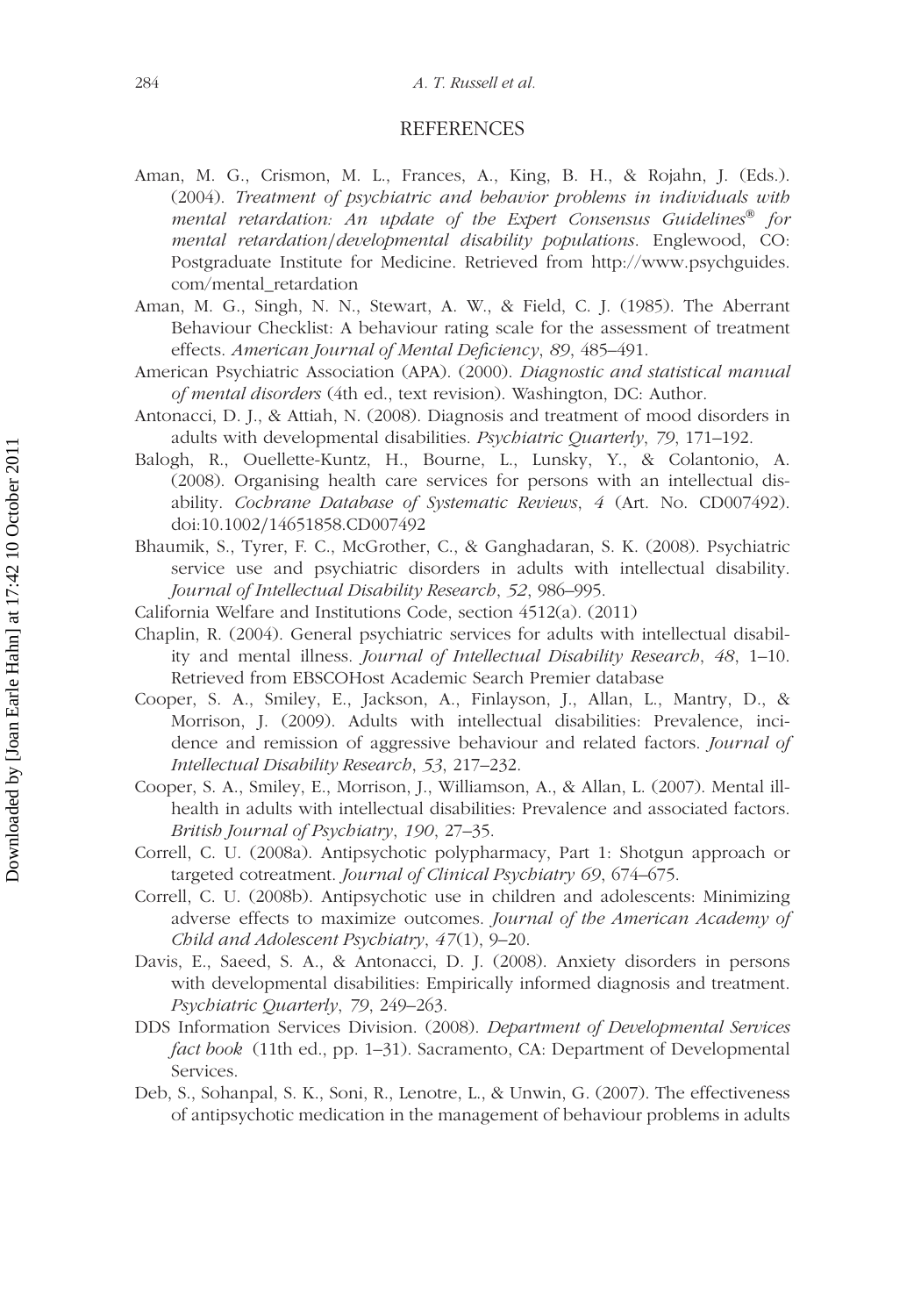with intellectual disabilities. *Journal of Intellectual Disability Research*, *51*(10), 766–777.

- Einfeld, S. L., Piccinin, A. M., Mackinnon, A., Hofer, S. M., Taffe, J., Gray, K. M., ... Tonge, B. J. (2006). Psychopathology in young people with intellectual disability. *JAMA: The Journal of the American Medical Association*, *296*, 1981–1989.
- Emerson, E., & Hatton, C. (2007). Mental health of children and adolescents with intellectual disabilities in Britain. *The British Journal of Psychiatry: The Journal of Mental Science*, *191*, 493–499.
- Fletcher, R. J., Havercamp, S. M., Ruedrich, S. L., Benson, B. A., Barnhill, L. J., Cooper, S. A., & Stavrakaki, C. (2009). Clinical usefulness of the Diagnostic-Manual-Intellectual Disability for Mental Disorders in persons with intellectual disability: Results from a brief field survey. *Journal of Clinical Psychiatry*, *70*, 967–974.
- Hackerman, F., Schmidt, C. W., Jr., Dyson, C. D., Hovermale, L., & Gallucci, G. (2006). Developing a model psychiatric treatment program for patients with intellectual disability in a community mental health center. *Community Mental Health Journal*, *42*(1), 13–24.
- Handen, B. L., & Gilchrist, R. (2006). Practitioner review: Psychopharmacology in children and adolescents with mental retardation. *Journal of Child Psychology and Psychiatry, and Allied Disciplines*, *47*, 871–882.
- Harris, J. C. (2006). *Intellectual disability: Understanding its development, causes, classification, evaluation, and treatment*. New York, NY: Oxford University Press.
- Holden, B., & Gitlesen, J. P. (2004). Psychotropic medication in adults with mental retardation: Prevalence, and prescription practices. *Research in Developmental Disabilities*, *25*, 509–521.
- Holden, P., & Neff, J. A. (2000). Intensive outpatient treatment of persons with mental retardation and psychiatric disorder: A preliminary study. *Mental Retardation*, *38*(1), 27. Retrieved from EBSCOHost Academic Search Premier database.
- Hurley, A. D., Folstein, M., & Lam, N. (2003). Patients with and without intellectual disability seeking outpatient psychiatric services: Diagnoses and prescribing pattern. *Journal of Intellectual Disability Research*, *47*(1), 39–50.
- King, B. H., Hollander, E., Sikich, L., McCracken, J. T., Scahill, L., Bregman, J. D., ... START Psychopharmacology Network. (2009). Lack of efficacy of citalopram in children with autism spectrum disorders and high levels of repetitive behavior: Citalopram ineffective in children with autism. *Archives of General Psychiatry*, *66*, 583–590.
- Krahn, G. L., Hammond, L., & Turner, A. (2006). A cascade of disparities: Health and health care access for people with intellectual disabilities. *Mental Retardation and Developmental Disabilities Research Reviews*, *12*(1), 70–82.
- Krauss, M. W., Gulley, S., Sciegaj, M., & Wells, N. (2003). Access to specialty medical care for children with mental retardation, autism, and other special health care needs. *Mental Retardation*, *41*, 329–339. Retrieved from EBSCOHost Academic Search Premier database.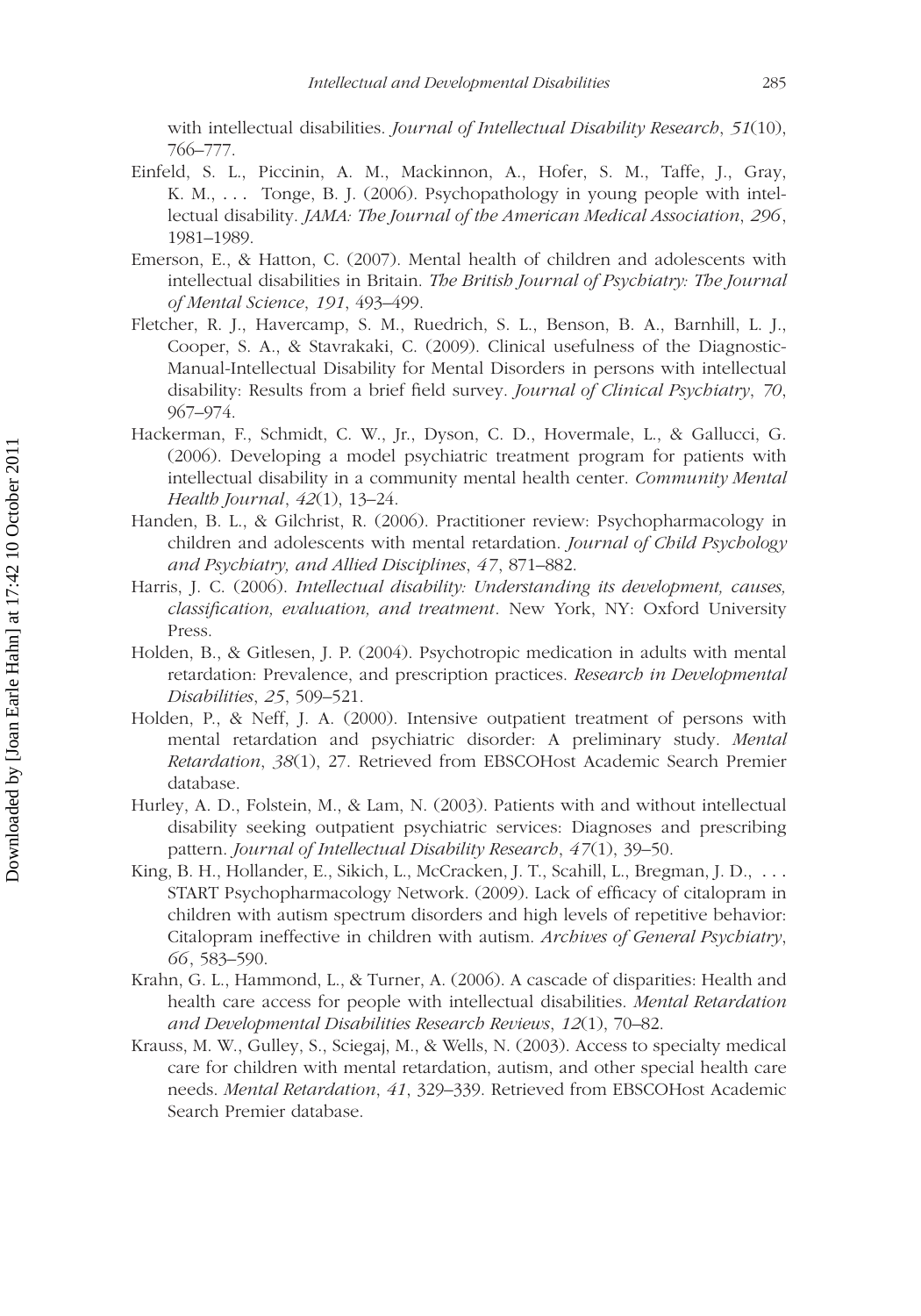- Landis, J. R., & Koch, G. G. (1977). The measurement of observer agreement for categorical data. *Biometrics*, *33*, 159–174.
- Lewis, M. A., Lewis, C. E., Leake, B., King, B. H., & Lindemann, R. (2002). The quality of health care for adults with developmental disabilities. *Public Health Reports (Washington, D.C.: 1974)*, *117*(2), 174–184.
- Matson, J. L., & Neal, D. (2009). Psychotropic medication use for challenging behaviors in persons with intellectual disabilities: An overview. *Research in Developmental Disabilities*, *30*, 572–586.
- Matson, J. L., & Wilkins, J. (2008). Antipsychotic drugs for aggression in intellectual disability. *The Lancet*, *371*, 9–10.
- McCabe, M. P., McGillivray, J. A., & Newton, D. C. (2006). Effectiveness of treatment programmes for depression among adults with mild/moderate intellectual disability. *Journal of Intellectual Disability Research*, *50*(4), 239–247.
- Melville, C. A., Cooper, S. A., Morrison, J., Smiley, E., Allan, L., Jackson, A., ... Mantry, D. (2008). The prevalence and incidence of mental ill-health in adults with autism and intellectual disabilities. *Journal of Autism and Developmental Disorders*, *38*, 1676–1688.
- National Association of State Mental Health Program Directors (NASMHPD) Medical Directors Council and State Medicaid Directors. (2001). *NASMHPD medical director's technical report on psychiatric polypharmacy* (pp. 1–20). Alexandria, VA: Author. Retrieved from http://www.nasmhpd.org/general\_files/ publications/med\_directors\_pubs/polypharmacy.pdf
- Olfson, M., Crystal, S., Huang, C., & Gerhard, T. (2010). Trends in antipsychotic drug use by very young, privately insured children. *Journal of the American Academy of Child and Adolescent Psychiatry*, *49*(1), 13–23.
- Radouco-Thomas, M., Bolduc, M., Brisson, A., Brassard, P., Fortier, L., & Thivierge, J. (2004). Pilot study on the use of psychotropic medication in persons with mental retardation. *Progress in Neuro-Psychopharmacology & Biological Psychiatry*, *28*, 879–883.
- Rice, C. (2009). Prevalence of autism spectrum disorders—Autism and developmental disabilities monitoring network, United States, 2006. *Morbidity and Mortality Weekly Report*, *58*(SS10), 1–20.
- Ruedrich, S., Dunn, J., Schwartz, S., & Nordgren, L. (2007). Psychiatric resident education in intellectual disabilities: One program's ten years of experience. *Academic Psychiatry: The Journal of the American Association of Directors of Psychiatric Residency Training and the Association for Academic Psychiatry*, *31*(6), 430–434.
- Rush, A. J., & Frances, A. (2000). The Expert Consensus Guidelines<sup>TM</sup>: Treatment of psychiatric and behavioral problems in mental retardation. *American Journal on Mental Retardation*, *105*, 159–228.
- Scahill, L., Aman, M. G., McCracken, J. T., McDougle, C. J., & Vitiello, B. (2008). Beware of over-interpreting negative trials. *Journal of Autism and Developmental Disorders*, *38*, 1609–1610.
- Schechter, R., & Grether, J. K. (2008). Continuing increases in autism reported to California's developmental services system: Mercury in retrograde. *Archives of General Psychiatry*, *65*, 19–24.
- Singh, N. N., Wahler, R. G., Sabaawi, M., Goza, A. B., Singh, S. D., Molina, E. J., ... Mindfulness Research Group. (2002). Mentoring treatment teams to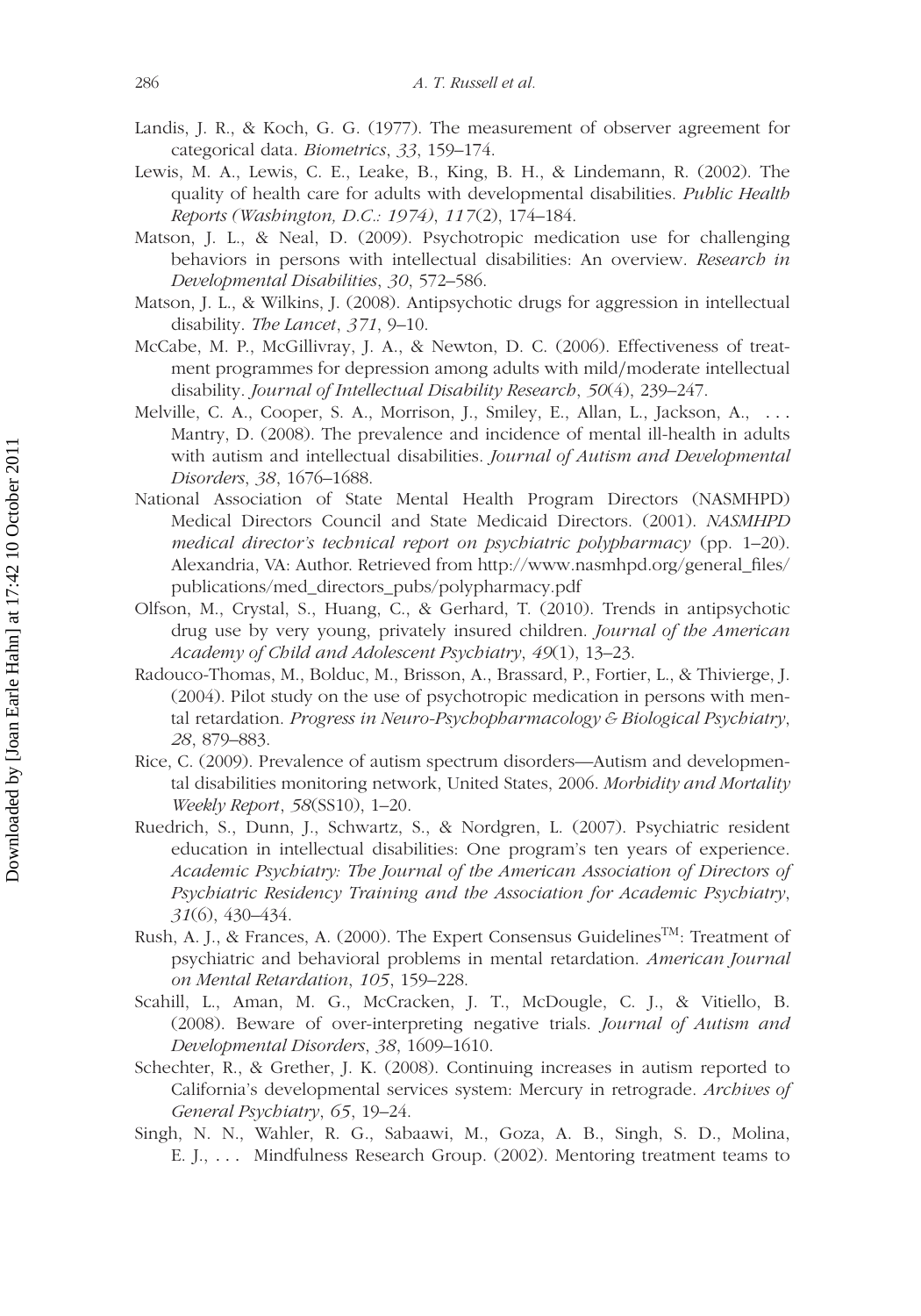integrate behavioral and psychopharmacological treatments in developmental disabilities. *Research in Developmental Disabilities*, *23*(6), 379–389.

- Sohanpal, S. K., Deb, S., Thomas, C., Soni, R., Lenotre, L., & Unwin, G. (2007). The effectiveness of antidepressant medication in the management of behaviour problems in adults with intellectual disabilities: A systematic review. *Journal of Intellectual Disability Research*, *51*(10), 750–765.
- Spreat, S., Conroy, J. W., & Fullerton, A. (2004). Statewide longitudinal survey of psychotropic medication use for persons with mental retardation: 1994 to 2000. *American Journal of Mental Retardation*, *109*(4), 322–331.
- Szymanski, L., & King, B. H. (1999). Practice parameters for the assessment and treatment of children, adolescents, and adults with mental retardation and comorbid mental disorders. American Academy of Child and Adolescent Psychiatry Working Group on Quality Issues. *Journal of the American Academy of Child and Adolescent Psychiatry*, *38*(Suppl. 2), 5S–31S.
- Tierney, E., & Arnold, L. E. (2008). Antipsychotics for aggressive behavior in patients with intellectual disability: An acceptable standard of care? *Nature Clinical Practice Neurology*, *8*, 418–419.
- Tyrer, P., Oliver-Africano, P. C., Ahmed, Z., Bouras, N., Cooray, S., Deb, S., ... Crawford, M. (2008). Risperidone, haloperidol, and placebo in the treatment of aggressive challenging behavior in patients with intellectual disability: A randomized controlled trial. *The Lancet*, *371*, 57–63.
- Ulzen, T. P., & Powers, R. E. (2008). A review of empirical evidence of somatic treatment options for the MI/DD population. *The Psychiatric Quarterly*, *79*(3), 265–273.
- Unwin, G. L., & Deb, S. (2008). Use of medication for the management of behavior problems among adults with intellectual disabilities: A clinicians' consensus survey. *American Journal of Mental Retardation*, *113*(1), 19–31.
- U.S. Department of Health and Human Services. (2002). *Report of the surgeon general's conference on health disparities and mental retardation: Closing the gap. A national blueprint to improve the health of persons with mental retardation*. Rockville, MD: Office of the Surgeon General.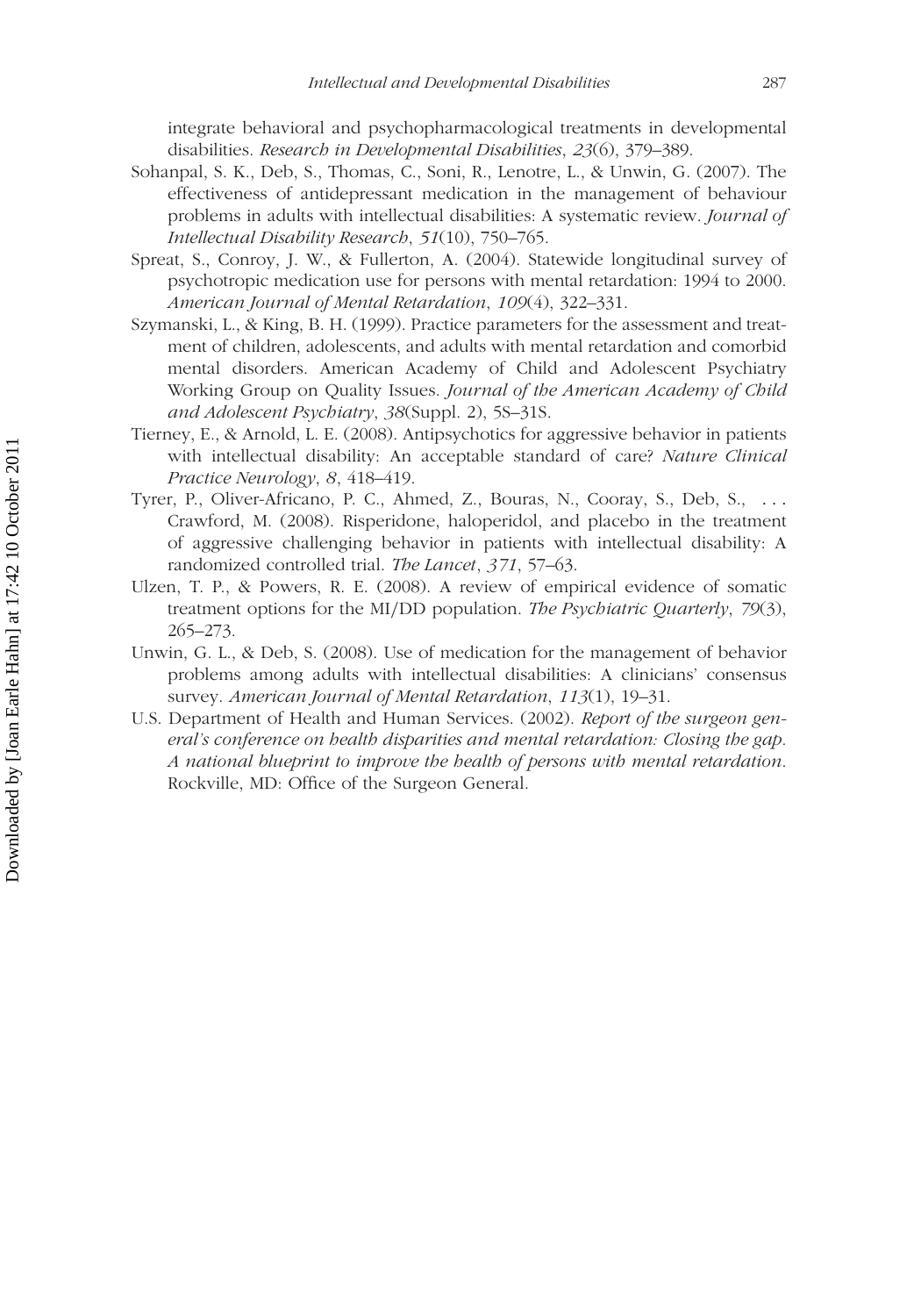#### **APPENDIX** Categories of Psychiatric Medications

#### **ADHD Medications**

atomoxetine HCL dexmethylphenidate dextroamphetamine dextroamphetamine sustained release metadate methylphenidate

#### **Anticonvulsant Medications**

mysoline phenobarbitol phenytoin

#### **Antidepressants**

bupropion citalopram clomipramine desipramine hydrochloride doxepin escitalopram oxalate elixir/fluoxetine fluoxetine weekly fluvoxamine imipramine mirtazapine nefazodone nortriptyline hydrochloride paroxetine sertraline hydrochloride trazadone venlafaxine hydrochloride

#### **Antipsychotic: First Generation**

chlorpromazine fluphenazine decanoate haloperidol haloperidol decanoate molindone hydrochloride thioridazine trifluoperazine hydrochloride

#### **Antipsychotic: Second Generation**

aripiprazole olanzapine quetiapine risperidone ziprasidone

#### **Anxiolytic**

buspirone clonazepam alprazolam diazepam lorazepam

#### **Hypnotic**

ramelteon melatonin